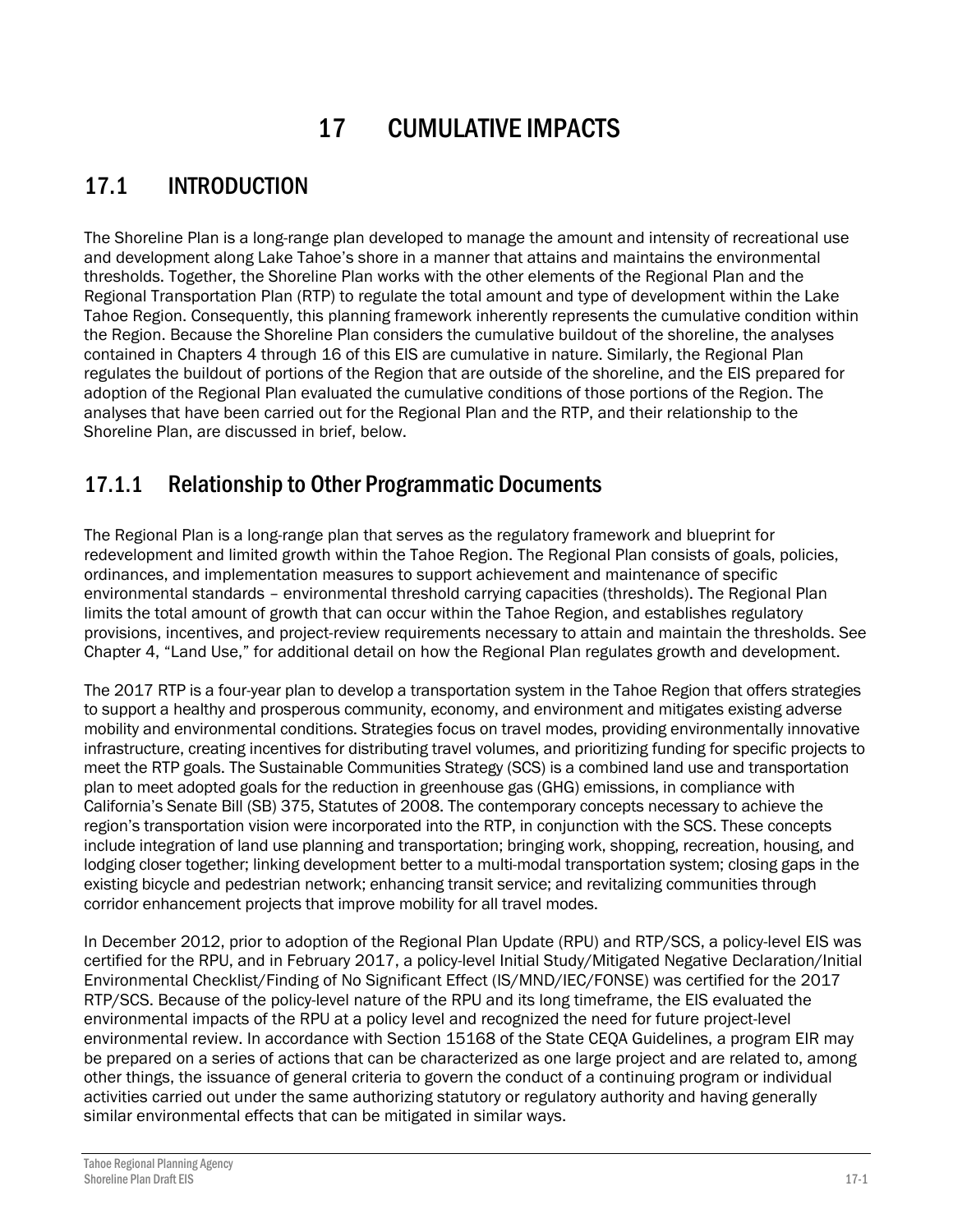A program EIS provides regional consideration of cumulative effects and includes broad policy alternatives and program mitigation measures that are equally broad in scope.

The RPU EIS and 2017 RTP/SCS IS/MND/IEC/FONSE provide regional-scale analysis of the cumulative buildout and development of private and public lands within the Region, and they established a series of mitigation measures that reduce cumulative effects to a less than significant level. As described in Chapter 1, "Introduction," the TRPA environmental thresholds are the foundation for much of the decision making that occurs in the Tahoe Region. The environmental thresholds are used, in part, to guide preparation of findings, which are required prior to approval of certain actions. The cumulative analyses of the RPU EIS and RTP/SCS IS/MND/IEC/FONSE included assessment of: 1) programs that focus on environmental improvement, some of which are specifically designed to address environmental thresholds; 2) local plans, which set forth more specific planning guidelines and standards for much of the land area of the Tahoe Basin; 3) Tahoe Transportation District/Tahoe Metropolitan Planning Organization Projects and Programs; and 4) specific development projects that were known and reasonably foreseeable at the time the RPU EIS and RTP/SCS IS/MND/IEC/FONSE were under preparation.

## 17.1.2 Cumulative Growth, Programs, and Projects

### CUMULATIVE GROWTH

Regional growth is guided and capped by the Regional Plan, which is implemented in part through local area plans. These plans represent the cumulative buildout conditions of the Region. As discussed in Chapter 4, "Land Use," the Shoreline Plan is one such plan, intended to guide and cap growth of structures within the shorezone. The analysis in Chapters 4 through 16 evaluate the cumulative effects of all shorezone structures that could be developed under each alternative, including cumulative increases in boating that would result from the structures. Some degree of growth in boat use would likely still occur due to surrounding population growth and increases in visitation, even without a Shoreline Plan. This cumulative analysis considers the combination of this background growth in boat use in the Region in combination with increases in boat use that would result from the Shoreline Plan alternatives.

While the Shoreline Plan would regulate the total number of boating facilities, cumulative growth in motorized boating could occur from: (1) additional launches at existing boat ramps, (2) additional use of personal watercraft (e.g., jet skis) that do not require shorezone structures, (3) an increase in the number of rental boats, and (4) an extended boating season due to climate change, all of which would increase motorized boat use on the lake. Background growth in boat use associated with launches at boat ramps, personal watercraft, and boat rentals is estimated to increase by 1.2 percent per year, which is equivalent to estimates of population-driven growth in boating prepared by the California Air Resources Board (CARB 2014). It is assumed that there would be no growth in the number of launches from a boat ramp during peak summer holiday weekends, because boat ramps generally operate at maximum capacity on peak days. However, the number of launches from boat ramps could increase on non-peak days, when ramps could absorb additional users. Increased boat use associated with rental boats could occur if moorings are converted from individual private use to accommodate additional rentals (e.g., if a marina rented fewer slips to private boat owners and instead used those slips for additional rental boats). The increase in personal watercraft and rental boat use could occur during both peak and non-peak periods. Overall, peak day boat trips are expected to grow by 3 percent (Exhibit 17-1) and annual boat trips are expected to grow by 11 percent (Exhibit 17-2) by 2040, even without implementation of a Shoreline Plan, due to background growth.

The cumulative increase in boat use is the amount of background growth in boat use plus the increase in boat use from the Shoreline Plan alternatives (Table 17-1). Cumulative increases range from a low-growth scenario under Alternative 4 (background growth only), to a high-growth scenario under Alternative 2 (48 percent increase in boat trips on a peak day, and 66 percent increase annually), see Exhibits 17-1 and 17-2.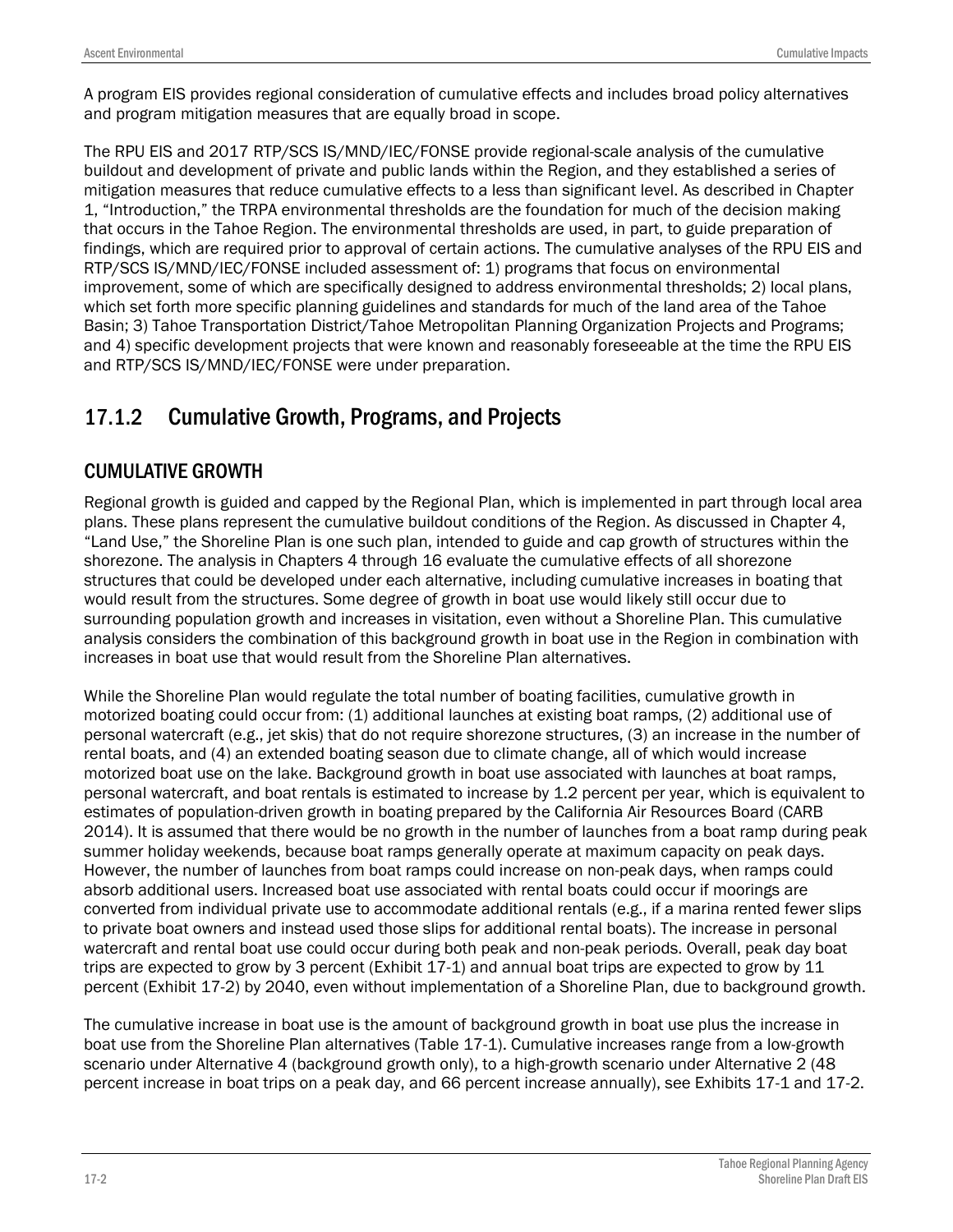





| <b>Table 17-1</b> | <b>Cumulative Peak Day and Annual Boat Use (engine hours, trips)</b> |
|-------------------|----------------------------------------------------------------------|
|-------------------|----------------------------------------------------------------------|

|                                 | Peak Day | Annual  |
|---------------------------------|----------|---------|
| <b>Engine Hours</b>             |          |         |
| <b>Baseline Conditions</b>      | 12,512   | 489,155 |
| Baseline plus Background Growth | 12,965   | 545,885 |
| Alternative 1 Cumulative        | 14,549   | 626,653 |
| Alternative 2 Cumulative        | 18,392   | 808,317 |
| Alternative 3 Cumulative        | 13,435   | 565,653 |
| Alternative 4 Cumulative        | 12,965   | 545,885 |
| <b>Boat Trips</b>               |          |         |
| <b>Baseline Conditions</b>      | 5,899    | 234,102 |
| Baseline plus Background Growth | 6,103    | 259,656 |
| Alternative 1 Cumulative        | 6,870    | 299,314 |
| Alternative 2 Cumulative        | 8,741    | 388,692 |
| Alternative 3 Cumulative        | 6,325    | 269,177 |
| Alternative 4 Cumulative        | 6,103    | 259,656 |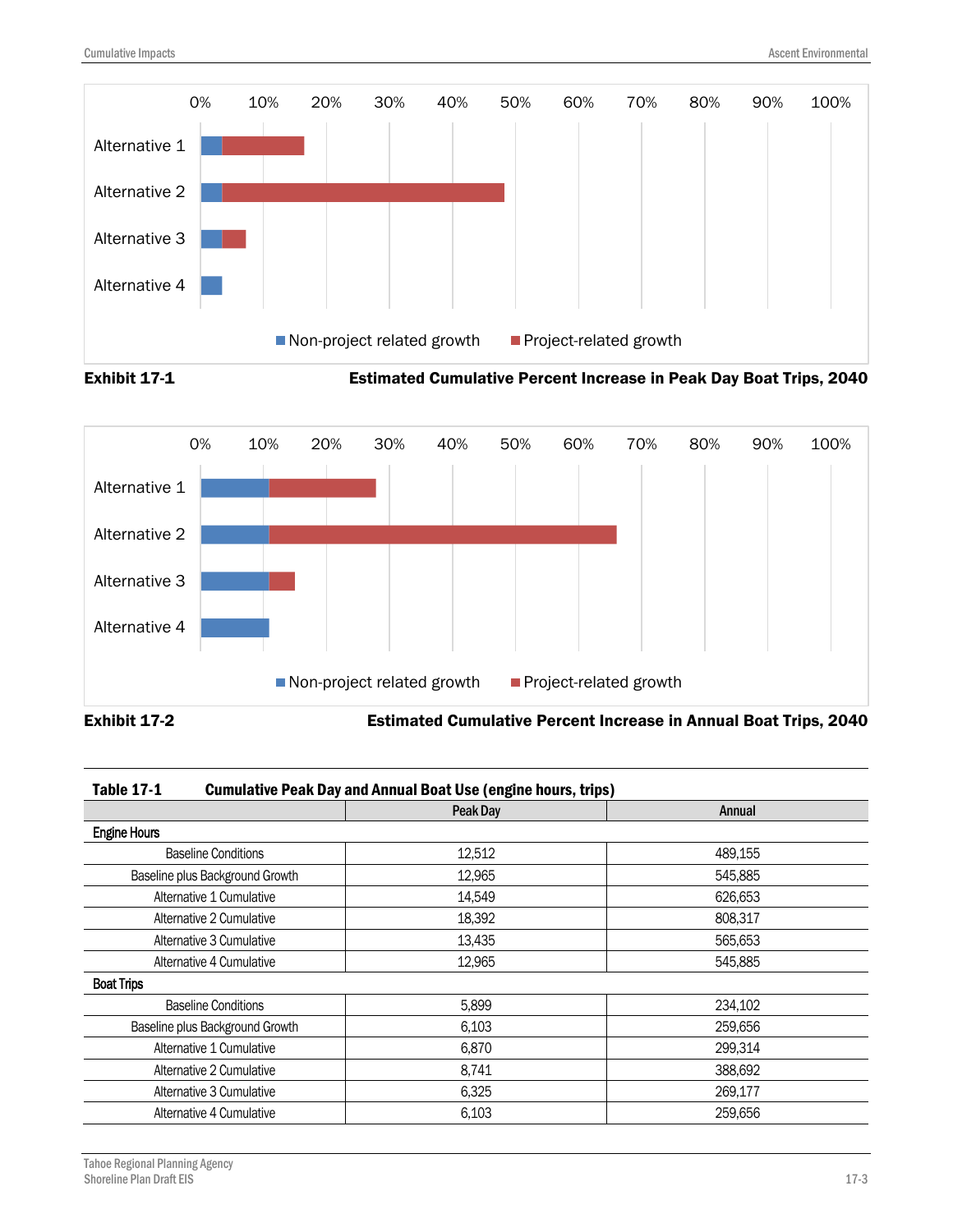### CUMULATIVE PROGRAMS

Several existing programs will continue under any shoreline alternative. These programs, which are focused on environmental improvement, could combine with the effects of the Shoreline Plan on specific resources. Additional detail on cumulative programs is provided in Chapters 4 through 16, where applicable. Cumulative programs that could combine with the effects of the Shoreline Plan include the following:

#### Environmental Improvement Program

The Lake Tahoe Environmental Improvement Program (EIP) is a partnership of federal, state, and local agencies, private interests, and the Washoe Tribe, created to protect and improve the extraordinary natural and recreational resources of the Tahoe Region and attain and maintain thresholds. EIP partners implement projects that fall within on or more of the six EIP areas: (1) watersheds, habitat, and water quality; (2) forest management; (3) air quality and transportation; (4) recreation and scenic resources; (5) applied science; and (6) program support. TRPA would continue to identify environmental improvement projects with a nexus with recreational impacts and present them as opportunities to advance expanded recreational access in concert with environmental restoration.

#### Lake Tahoe Total Maximum Daily Load

The Lake Tahoe Total Maximum Daily Load (TMDL) was developed in a partnership between the Lahontan Water Board and Nevada Division of Environmental Protection (NDEP) to address the declining transparency and clarity of Lake Tahoe. Because fine sediment particles, phosphorus, and nitrogen are responsible for the decline in lake transparency and clarity, Lake Tahoe is listed under Section 303(d) of the federal Clean Water Act as impaired by the input of these three pollutants of concern. Based on California law, the Lahontan Water Board has the obligation to implement and enforce the California Lake Tahoe TMDL through National Pollutant Discharge Elimination System (NPDES) discharge permits. NDEP's stated plan for implementing the Lake Tahoe TMDL for Washoe County and Douglas County is through memoranda of agreement (MOAs) with each jurisdiction. MOAs are a collaborative, legally nonbinding approach to implementing a TMDL. NDEP regulates the Nevada Department of Transportation and the Stateline Stormwater Association through NPDES discharge permits. California and Nevada will continue to require implementation of stormwater projects and other measures to reduce pollutant loading.

#### Sustainable Communities Strategy

The Tahoe Metropolitan Planning Organization (TMPO) and TRPA jointly developed the Lake Tahoe Regional Transportation Plan and Sustainable Communities Strategy (RTP/SCS) as Lake Tahoe's blueprint for a regional transportation system that enhances the quality of life in the Tahoe Region, promotes sustainability, and offers improved mobility options for people and goods. Important objectives of the RTP/SCS are to reduce the overall environmental impact of transportation in the Region, create walkable and vibrant communities, and provide real alternatives to driving. The RTP/SCS included an SCS, in accordance with California Senate Bill 375, statutes of 2008 (Sustainable Communities and Climate Protection Act). The RTP/SCS presents goals consistent with regional and federal requirements that focus on reducing dependency on the automobile and giving preference to projects that increase the capacity of the Region's transportation system through public transportation projects and programs.

#### Nearshore Agency Working Group

The Nearshore Agency Working Group (including representatives of TRPA, the U.S. Environmental Protection Agency, the Lahontan Quality Board, and the Nevada Division of Environmental Protection) is preparing a nearshore work plan, called the Nearshore Resource Allocation Plan, to guide nearshore monitoring and coordination needed to understand and manage nearshore conditions that affect water quality, including stormwater runoff, coverage, and fertilizer use.

#### Aquatic Invasive Species Management

The Tahoe Region's program to prevent and control aquatic invasive species (AIS) is expected to continue and expand. The program is governed and guided by the Lake Tahoe Region Aquatic Invasive Species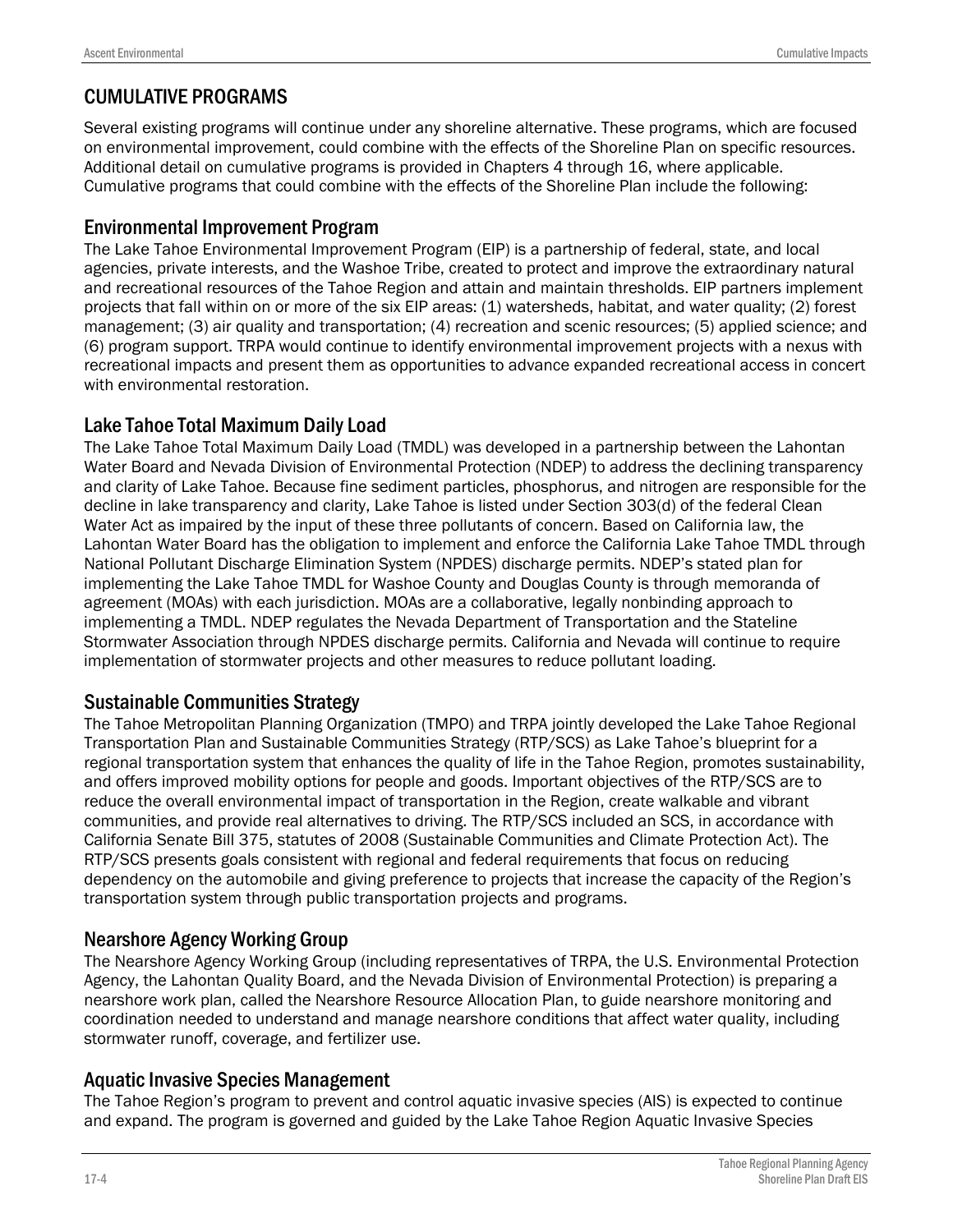Management Plan, California–Nevada. This AIS management program includes mandatory boat inspections, decontamination of watercraft, and public education to prevent new introductions of AIS, and implementation of AIS control projects to manage or eradicate existing infestations.

### CUMULATIVE SHORELINE PROJECTS

In addition to the cumulative analysis of buildout of the Shoreline Plan contained in Chapters 4 through 16, the cumulative programs, and the background growth in boating use described above, there are several reasonably foreseeable future projects that could combine with the effects of the Shoreline Plan on specific resources. These projects are described below and addressed in the cumulative analysis of each resource that follows.

#### Waterborne Passenger Ferry

The RTP includes a goal that calls for a passenger ferry service to transport residents, visitors, and commuters between North Lake Tahoe and South Lake Tahoe. This project would involve the redevelopment of two to three public piers and associated facilities on the north and south shores and operation of a passenger ferry between these points. This proposed project is in the early planning stages. Additional detail on the project is included in the 2017 RTP (TRPA 2017).

### Public Safety Facilities

New public safety shorezone structures are allowed to provide lake access for public safety and emergency response (TRPA Code Section 84.10.1). One essential public safety facility is allowed in the shorezone for each of El Dorado, Placer, Washoe, and Douglas counties, and one for the U.S. Coast Guard. These facilities could be new facilities or modifications to existing facilities and could deviate from shorezone design standards to accommodate functionality. If they are no longer used as public safety facilities, they must be removed, or brought into conformance with design standards.

#### Tahoe Keys

Tahoe Keys is a homeowners association community of over 1,500 homes adjacent to a series of humanmade canals and lagoons that provide water access to Lake Tahoe. An estimated 2,443 moorings are associated with private residences in Tahoe Keys. Its lagoons and boating facilities are not within the shoreline, so the future planning framework for the Tahoe Keys is not a subject of the Shoreline Plan. The Tahoe Keys are virtually built-out, so although there are specific development and redevelopment projects proposed in the community, the potential for substantial changes in boating levels is very low. However, the effects of future redevelopment of boating-related structures in the Tahoe Keys is considered in this cumulative analysis.

#### Kings Beach State Recreation Area General Plan and Pier Rebuild Project

California State Parks (CSP) is proposing to adopt a revised General Plan for the Kings Beach State Recreation Area (KBSRA). As a near-term project under the General Plan, CSP is proposing to rebuild the public pier within KBSRA. The rebuilt pier would be a combined fixed and floating pier located at the eastern edge of the park and reaching of approximately 488 feet in length. The pier would be open to the public but would not allow boat launches. As part of the pier rebuild project, CSP would remove the existing boat ramp within the park. CSP and TRPA released a Draft EIR/EIS for the project for public review from May 1 through June 29, 2018.

## 17.1.3 Cumulative Analysis

This section addresses the potential cumulative impacts for each resource topic, identified and summarized below. The geographic scope of the cumulative impact analysis for each resource is identified in Table 17-2. The analysis identifies: whether an existing significant adverse cumulative condition exists with respect to each resource, whether implementation of the Shoreline Plan alternatives in the context of past, present,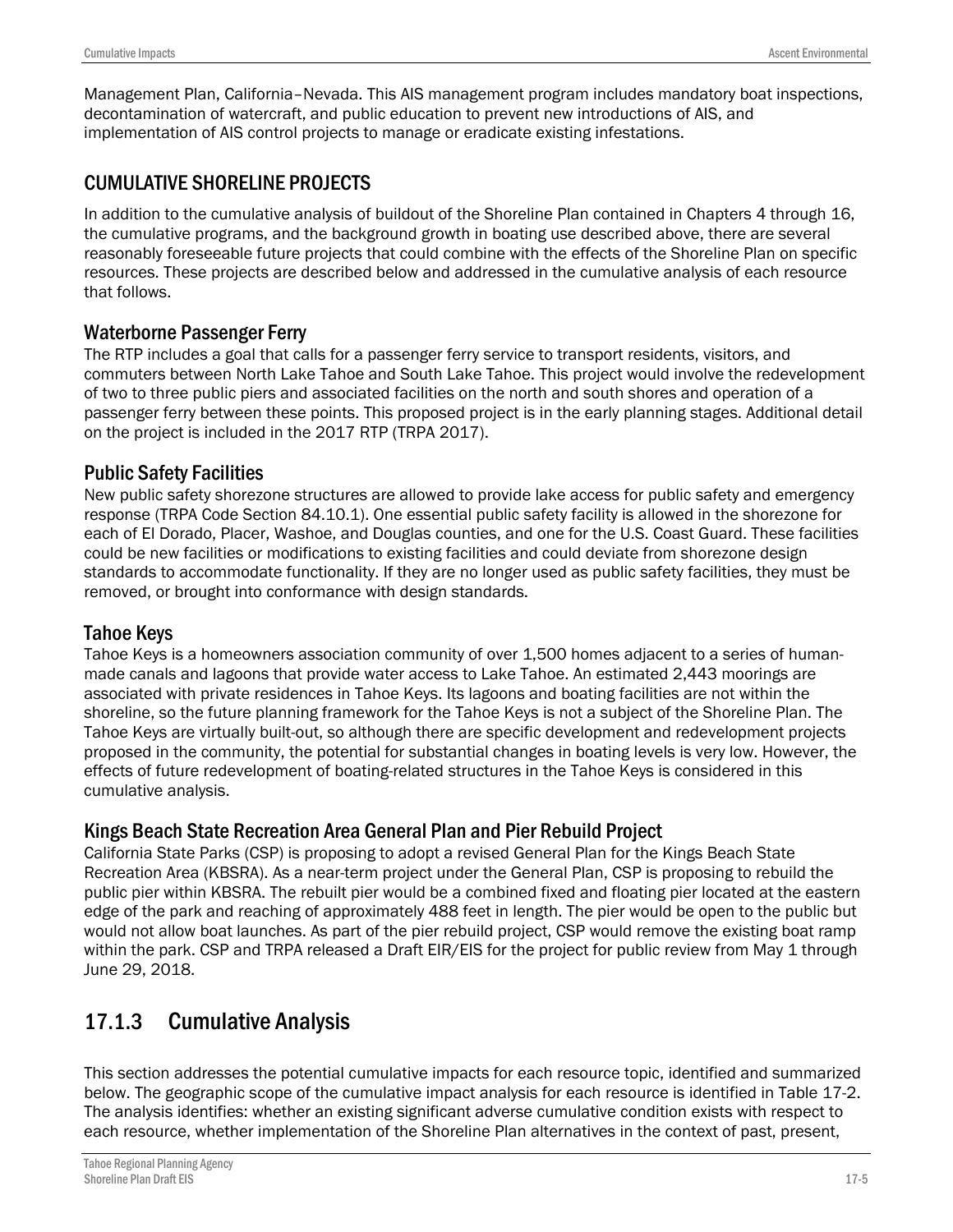and reasonably foreseeable plans, programs and projects, would result in a significant cumulative impact, and whether the Shoreline Plan would represent a considerable contribution to the cumulative impact. In cases in which no existing significant cumulative condition is identified, the analysis addresses whether the incremental contribution of the Shoreline Plan alternatives, combined with those of related region-wide plans, programs, and projects, would create a significant cumulative impact.

| <b>Topic</b>                                  | <b>Geographic Scope</b>                                                                                            |
|-----------------------------------------------|--------------------------------------------------------------------------------------------------------------------|
| Land Use                                      | Lake Tahoe Region                                                                                                  |
| Fisheries and Aquatic Biological Resources    | Shorezone and lakezone                                                                                             |
| Transportation                                | Lake Tahoe Region                                                                                                  |
| Air Quality                                   | Lake Tahoe Air Basin                                                                                               |
| Greenhouse Gas Emissions/Climate Change       | Global                                                                                                             |
| Noise                                         | Localized (based on audibility and sensitive receptors) but may aggregate throughout the Shorezone                 |
| Geology, Soils, Land Capability, and Coverage | Geologic hazards - localized<br>Coverage - Lake Tahoe Region<br>Soil erosion – shorezone and adjacent upland areas |
| <b>Hydrology and Water Quality</b>            | Lake Tahoe Hydrologic Basin                                                                                        |
| <b>Scenic Resources</b>                       | Localized (based on view shed and visibility) but may aggregate throughout the Lake Tahoe Region                   |
| <b>Biological Resources</b>                   | Lake Tahoe Region                                                                                                  |
| Recreation                                    | Recreation facilities - shorezone<br>Demand for recreation - Lake Tahoe Region                                     |
| <b>Public Safety</b>                          | Shorezone and lakezone                                                                                             |
| <b>Cultural Resources</b>                     | Shorezone and adjacent upland areas                                                                                |

### LAND USE

Prior to adoption of the first Regional Plan and thresholds, development in the Tahoe Region included many damaging land development practices, including failure to recognize hydrologic and topographic limitations, unnecessary and widespread destruction of vegetation, realignment and pollution of streams, encroachment on flood plains, and disruption of natural drainages. These actions led to indirect impacts to various resources including water quality, air quality, biological resources, and recreation. The first Regional Plan, adopted in 1987, recognized the adverse cumulative condition resulting from such development and, in response, adopted land use policies and regulations to improve environmental conditions.

The Regional Plan and Code of Ordinances guide TRPA's land use planning efforts. In accordance with the Tahoe Regional Planning Compact, the Regional Plan was created as the practical guide for achieving the balance, or equilibrium, between the natural environment and the built environment articulated in the TRPA thresholds. The first iteration of the Regional Plan, developed in 1987, focused on growth control and on regulating development practices that degrade the natural and built environments. The Regional Plan was updated in 2012. It maintained the growth control system and environmental programs from the 1987 plan and added provisions to promote "environmental redevelopment" to replace older, environmentally degrading developments with more sustainable development and restored landscapes. The growth management system, limiting the number of development rights and allocations, concentrating development on high capability lands, and implementing the land use map, community plans, and plan area statements have facilitated environmental improvements since the original adoption of the Regional Plan. As such, there is no existing adverse cumulative land use condition in the Tahoe Region.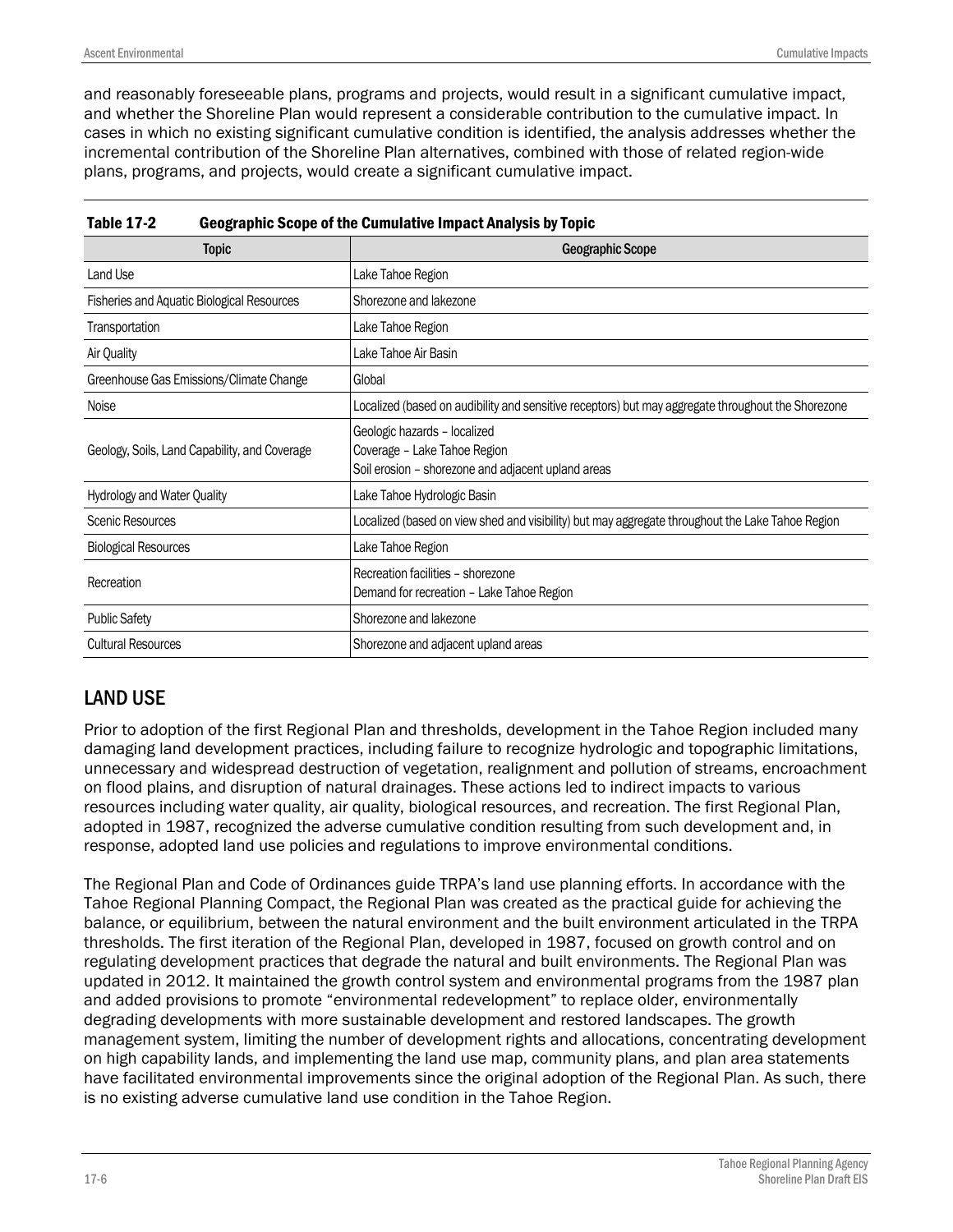The four Shoreline Plan alternatives are intended to complement the Regional Plan in that they provide for implementation and design requirements for shorezone structures designed to assist in achieving the Regional Plan goals and attaining and maintaining TRPA thresholds. The policies addressed by the alternatives augment the Regional Plan and provide standards for development of structures within its framework. Development under the any of the Shoreline Plan alternatives, including development of the cumulative shoreline projects described above, would be required to conform with all other provisions of the TRPA Code and all existing land use designations, as specified by the Regional Plan and local plans. Plans, policies, and regulations associated with non-TRPA entities at the federal and state levels that govern the placement of shorezone structures would be adhered to, including any standards that are more stringent than the provisions of the Shoreline Plan. Consequently, there would be no adverse cumulative condition in the Tahoe Region with respect to land use that would result from implementation of the Shoreline Plan alternatives.

### FISHERIES AND AQUATIC BIOLOGICAL RESOURCES

For more than a century, Lake Tahoe's aquatic biological resources have been affected by land use activities, lake development, fishing pressure, introduction of non-native aquatic species, and other factors. This has resulted in an assemblage of fish and aquatic biological resources that is different from natural historical conditions. Although actions and initiatives implemented to manage the lake's aquatic resources has improved lake ecology, changes will continue to occur. The combined effects on fish and aquatic biological resources from past, present, and reasonably foreseeable projects and actions considered under the future cumulative condition vary considerably. Key factors that may adversely affect the future conditions of aquatic biological resources in Lake Tahoe include the following:

- **population growth immediately adjacent to the lake and within the lake's watershed, which will affect** lake habitat, water quality, and lake clarity;
- ▲ development of new structures within the shorezone;
- increased recreational fishing
- increased recreational boating;
- introduction or spread of AIS;
- fish stocking programs; and
- changes in lake levels and water temperatures due to climate change.

In addition, TRPA and other parties have implemented, and will continue to implement policies, programs, and regulations intended to positively affect the future conditions of aquatic biological resources. These include:

- ▲ Lake Tahoe Restoration Act;
- ▲ Lake Tahoe Total Maximum Daily Load;
- regulations designed to protect aquatic species (e.g., no-wake zone and fishing regulations);
- $\triangle$  aquatic habitat management and restoration activities,
- ▲ AIS detection, control, and eradication efforts; and
- ▲ Environmental Improvement Program projects.

The future cumulative condition of aquatic habitat in Lake Tahoe is anticipated to remain similar to the current condition or be somewhat further degraded due to expansion of AIS and climate change. These effects would be significantly adverse for some aquatic species and not adverse for others, relative to current conditions.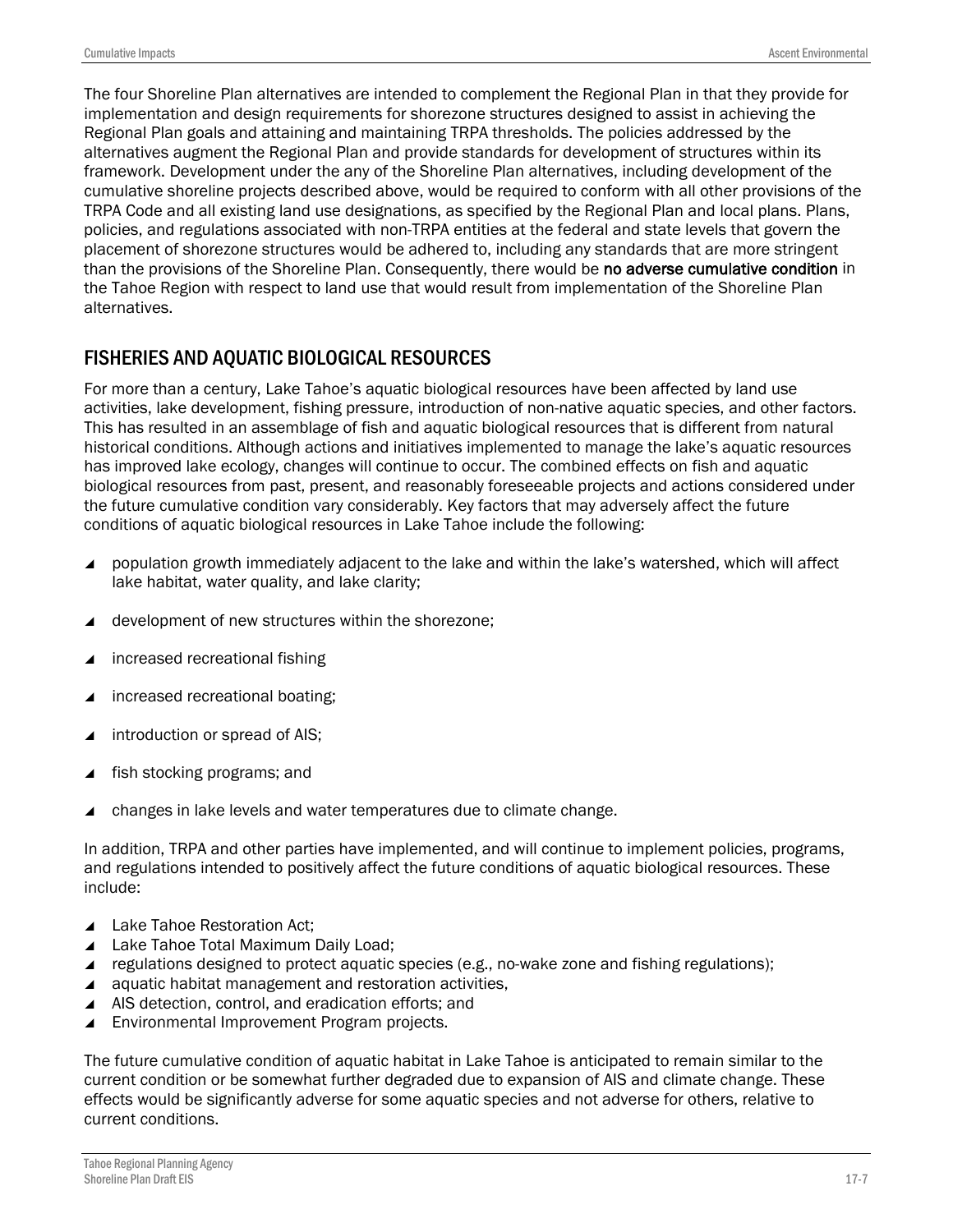Climate change, increased nutrient loading to the lake, increased boat use, and increased angling activity could all promote AIS introduction and spread. The Shoreline Plan alternatives could contribute to the risk of AIS introduction and spread primarily through increased boating and angling. However, this risk would be more than offset by program provisions that would maintain AIS inspection programs and increase AIS control efforts. Because Alternative 4 would not increase boat use, the risk of AIS introduction or spread is substantially lower for Alternative 4 than for Alternatives 1, 2, and 3. Continued implementation of regulations, restrictions, policies, and fish habitat improvement actions by TRPA and other parties would help combat the factors that contribute introduction and spread of AIS and assist in eradicating existing infestations. Even with these programs, it is expected that the future cumulative conditions with respect to AIS will continue to be significantly adverse. However, as described in Chapter 5, "Fisheries and Aquatic Biology," the effects of each alternative on the introduction or spread of AIS would be less than significant. Alternative 1 would include a new funding mechanism that would increase the rate of AIS control, and Alternatives 2, 3, and 4 would include a mitigation measure that would increase the rate of AIS control. This program element and mitigation measure would reduce the risk of AIS spread, which would have a positive effect on the cumulative condition related to AIS. Therefore, the Shoreline Plan alternatives would not make a considerable contribution to a significant adverse cumulative effect related to AIS.

None of the Shoreline Plan alternatives would result in a loss of prime fish habitat. Alternatives 1, 3 and 4 would result in no net loss of prime fish habitat relative to baseline conditions because of the requirement to replace prime fish habitat at a ratio of 1.5:1. Alternative 2 does not allow placement of structures in prime fish habitat. Therefore, the alternatives would have no impact on prime fish habitat and therefore, would not make a considerable contribution to a significant cumulative condition pertaining to prime fish habitat.

Construction-related effects of the Shoreline Plan alternatives and the cumulative shoreline projects on Lake Tahoe aquatic habitat quality (including water quality), fish populations, invertebrate communities, and plankton communities would be minor, localized for any given structure, and temporary in nature. Consequently, these effects would not be of sufficient magnitude nor occur over a sufficiently long timeframe such that they could combine with the effects of other projects or actions to produce significant cumulative effects. Hence, the construction-related effects of implementing the Shoreline Plan alternatives would not, themselves, cause a new cumulatively significant impact to fish and aquatic resources, and they would not make a considerable contribution to an adverse future cumulative condition for fish and aquatic resources.

Although all of the alternatives would cause small amounts of habitat modification within the lake, none would result in a degree of permanent habitat modification or loss to cause a new significant, adverse future cumulative impact to lake habitat. Vast expanses of aquatic habitat would remain after buildout of any of the alternatives such that fish and aquatic organisms would be virtually unaffected with regard to habitat loss. The alternatives would not make a considerable contribution to any significant, adverse future cumulative habitat condition that may occur in the lake due to other future actions and factors.

Boat use is estimated to increase under the future cumulative condition due to buildout of the Shoreline Plan and population growth in surrounding areas, by about 66 percent under Alternative 2, 28 percent under Alternative 1, 15 percent under Alternative 3, and 11 percent under Alternative 4 (Exhibit 17-2). Because Alternative 4 would not itself cause increased boat use, it would neither cause a new future cumulative impact, nor contribute to any significant, adverse future cumulative condition for fish and aquatic resources caused by recreational activity. As described in Chapter 5, recreational activities (including increases due to the Shoreline Plan alternatives and population growth) in Lake Tahoe are heavily regulated and monitored for their potential direct adverse effects on fish and aquatic resources and their habitats. Due to the life history of species in Lake Tahoe, and the temporary and distributed nature of recreation activities, the cumulative condition related to recreation effects on fisheries would not be significantly adverse, for the same reasons described in Impact 5-5 in Chapter 5, "Fish and Aquatic Biological Resources." Therefore, future levels of boating and recreation in the lake would not cause significant, adverse future cumulative impacts to the lakes aquatic resources or habitats, and the alternatives would not make a considerable contribution to a significant adverse cumulative impact.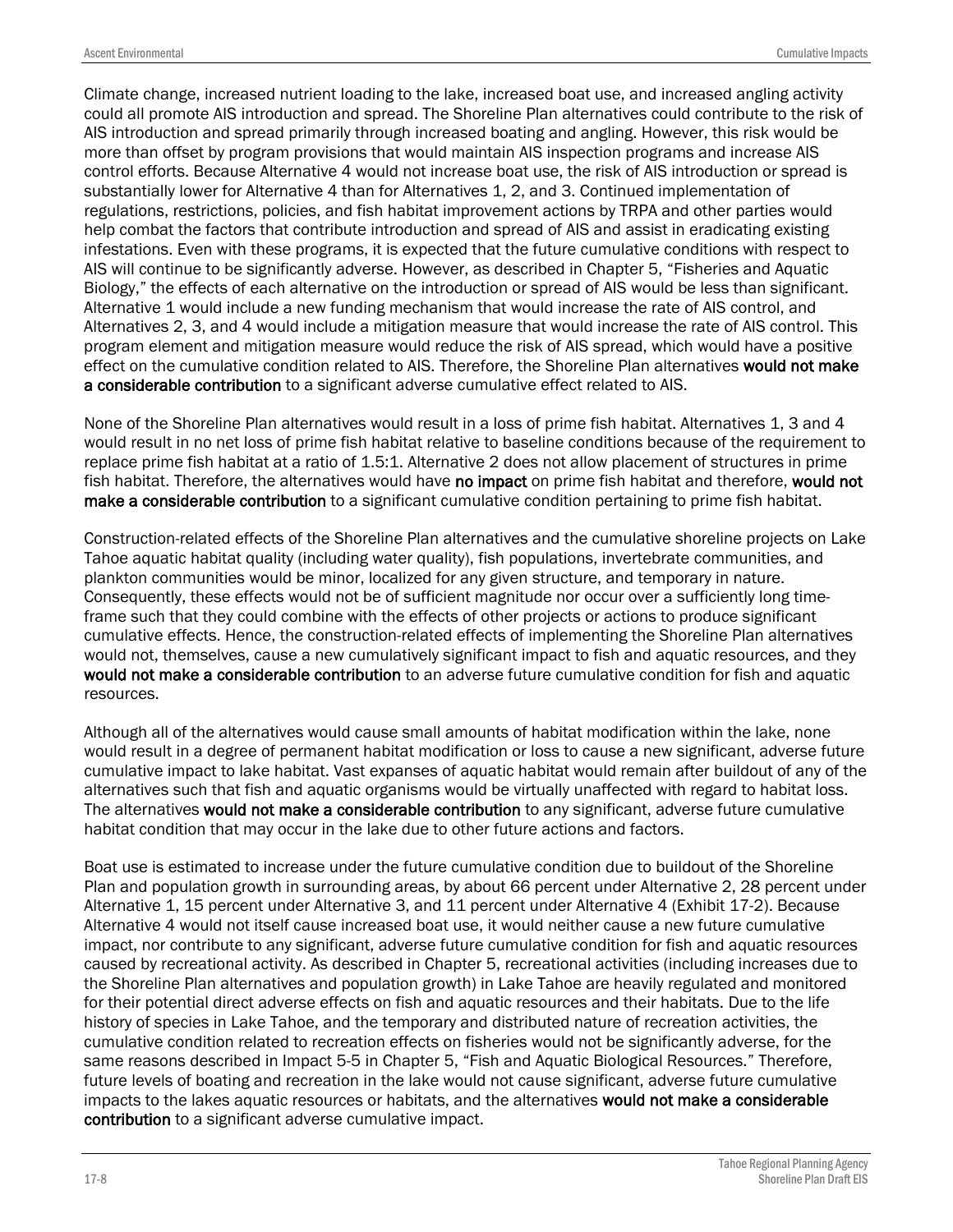### HYDROLOGY AND WATER QUALITY

Cumulative impacts to hydrology and water quality are considered in the context of the Lake Tahoe Basin. Historic activities such as logging, milling, mining, and grazing within the Tahoe Basin accelerated erosion and contributed to a decline in the clarity of Lake Tahoe. Urbanization and development altered the natural hydrologic regimes of many of the catchments in the Tahoe Region. Much of the urban development has occurred along the edge of Lake Tahoe, meaning that in many cases, there is little or no buffer between the source of pollution and the Lake. The nearshore of Lake Tahoe is an increasingly important focus for managers in the Region. It is the portion of the lake with which visitors and residents most often interact, and the presence of invasive species (e.g. Eurasian watermilfoil and curlyleaf pondweed) and anecdotal reports of change in nearshore conditions have heightened concern about the water quality of the nearshore. The effects of historic activities combined with runoff from urban and recreational developments have degraded the water quality of Lake Tahoe, resulting in an existing cumulative adverse condition.

The plans, projects, and programs that could combine with the Shoreline Plan to affect cumulative water quality conditions include those projects described above, as well as programs intended to improve water quality. The Lake Tahoe total maximum daily load (TMDL) was developed to address pollutant loading. Studies completed as part of the Lake Tahoe TMDL show that urban areas are the primary source of fine sediment (the pollutant known to impact lake clarity) (Lahontan & NDEP 2010). To achieve the goals set forth in the TMDL, local jurisdictions are implementing water quality improvement projects as described in each jurisdictions Pollutant Load Reduction Plan or Stormwater Load Reduction Plan. Actions to meet water quality goals, as outlined in the TMDL, include practices and treatment options for urban uplands, forest land, atmospheric deposition, and stream channel erosion. In additional to the TMDL, TRPA requires water quality BMPs as the first line of defense to reduce stormwater runoff from developed properties. They include vegetating bare soils, building infiltration trenches, paving dirt roads and driveways, and other improvements that capture and reduce runoff to adjacent roads or properties. Additionally, the Environmental Improvement Program (EIP) includes numerous publicly- and privately-funded projects to restore disturbed areas of the watershed and reduce the adverse cumulative condition. EIP partners are retrofitting roads with stormwater quality improvements, restoring sensitive lands in the Upper Truckee River, Blackwood Creek, Ward Creek, Meeks Creek, Cold Creek, Second Creek, Rosewood Creek, and Incline Creek watersheds, among others. The EIP also includes land acquisition programs and more than 3,000 acres of land have been acquired by state and federal agencies. To address water quality condition within the nearshore, a nearshore agency working group has developed a Nearshore Protection Plan and a resource allocation plan to expand the understanding of the drivers of nearshore water quality and to allocate water quality improvements resources in the most effective manner possible.

The Shoreline Plan alternatives would authorize new shoreline structures. These alternatives and the cumulative projects described above could affect water quality through construction activities (e.g., dredging, pier construction, redevelopment of existing shorezone structures), and through operations (e.g., aerial deposition of pollutants or resuspension of lakebed sediment through increased boating activity).

As described in Chapter 6, "Hydrology and Water Quality," activities that could lead to erosion and/or release of pollutants to water bodies from shorezone construction and dredging activities are regulated by TRPA, Lahontan Water Board, Nevada Department of Environmental Protection, and federal and local agencies. Because all shorezone facility construction and maintenance, including dredging, that would occur would be required to conform with all applicable state, federal, local, and TRPA regulations pertaining to protection of water quality from construction-related discharges, and erosion and transport of sediment and other pollutants from a project site would be minimized to the extent feasible, individual projects and maintenance activities would not contribute to soil erosion or construction-related discharge impacts. Therefore, the Shoreline Plan alternatives and cumulative shorezone facility construction activities allowed under each alternative would not make a considerable contribution to a cumulative adverse condition related to hydrology or water quality.

Cumulative operational impacts could result from increases in pollutant loading from the direct entrainment or atmospheric deposition of pollutants from boat exhaust. The Waterborne Passenger Ferry, future changes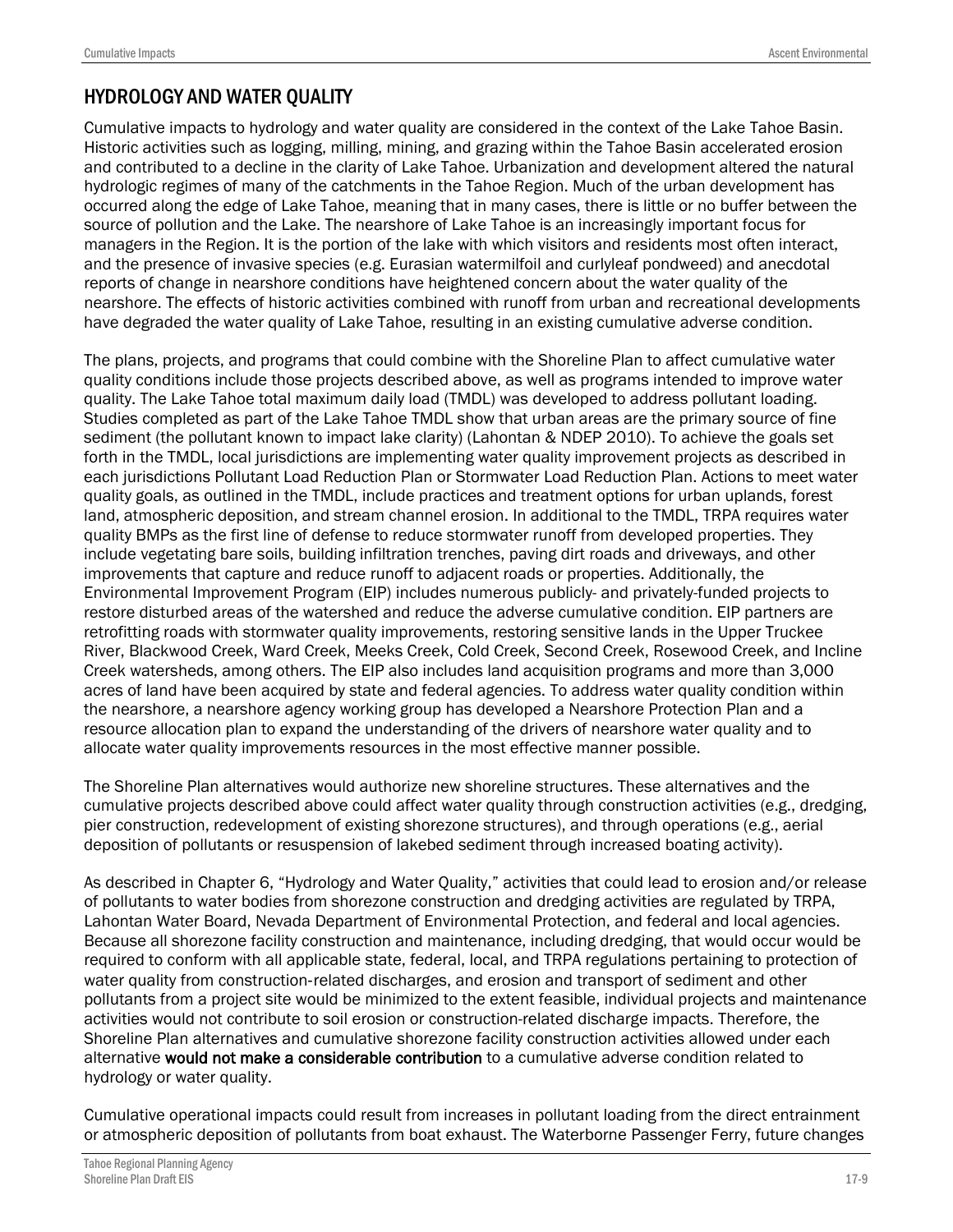at the Tahoe Keys, and the public health and safety cumulative projects could each lead to additional boat activity. However, as described in Chapter 6, "Hydrology and Water Quality," a net reduction in boating emissions, including emissions of oxides of nitrogen  $(NO<sub>x</sub>)$  and particular matter  $(PM)$ , would result as the increased boating hours are offset by fleet turnover, with older boat engines replaced with cleaner and more fuel-efficient boat engines. Thus, the Shoreline Plan would result in less direct entrainment and atmospheric deposition than under existing conditions and it would not make a considerable contribution to a cumulative adverse condition.

Cumulative operational impacts could also result from the combined hydrodynamic effects of motorized boating, which can disturb and resuspend lakebed sediment through propeller wash and boat wake, potentially leading to increased turbidity and reductions in nearshore clarity. Water quality effects from propeller wash and boat wake are generally limited to shallower areas, with no effects for water depths greater than 10 feet (Beachler and Hill 2003). TRPA Code Section 84.17.1 requires a no-wake zone within 600 feet of the shore with 5-mile-per-hour (mph) speed limit. Most of Lake Tahoe's shallower depths are within the existing no-wake zone, with notable exceptions being the nearshore areas adjacent to South Lake Tahoe and Tahoe City.

Alternatives 1, 2, and 3 are projected to generate a peak-day increase in boating activity. On peak days, increased boat use could combine with existing boat use and background growth in boating activity to increase wave action and turbulence generated by boat wake. The shallower portions of the nearshore outside existing no-wake zone regulations are likely more susceptible to short-term and temporary declines in clarity because of increased wave action, relative to other nearshore areas. However, the alternatives include an expansion of the Nearshore Water Quality Network or a similar effort to include monitoring stations located within areas of shallow lakebed but outside the no-wake zone. If research generated by the monitoring concludes that boating activities contribute to an exceedance of TRPA's nearshore thresholds, TRPA would implement management actions to avoid or offset this impairment. Thus while, the shoreline Plan alternatives have the potential to affect nearshore water quality, they would expand nearshore water quality monitoring and implement actions to improve nearshore water quality. This effort, when considered in combination with the TMDL, EIP, and other projects, plans and programs would result in a cumulative improvement in nearshore water quality conditions. Thus, the Shoreline Plan would not make a considerable contribution to a cumulative adverse condition related to hydrology or water quality.

### SOIL CONSERVATION

The Bailey (1974) land classification system (described in Chapter 7) provides the basic concept of land development in the Lake Tahoe Region, emphasizing prevention of water resource and ecosystem damage while planning and executing development in the Region. Development prior to TRPA's adoption of the land capability system included many damaging land development procedures, including failure to recognize hydrologic and topographic limitations, unnecessary and widespread destruction of vegetation, realignment and pollution of streams, encroachment on flood plains, and disruption of natural drainages. These actions led to the degradation of soil conditions and indirect impacts to various resources including water quality, air quality, biological resources, and recreation. The Regional Plan recognized the adverse cumulative condition resulting from such development and adopted policies and regulations related to land capability and coverage, as well as environmental threshold carrying capacities, aimed to improve the environmental conditions in the Region. Improvement of the cumulative adverse condition in the Region has been the focus of TRPA since.

Cumulative impacts related to land coverage, erosion, and changes to natural topography are considered in the context of the Lake Tahoe watershed. The cumulative projects described above, as well as the Shoreline Plan would adhere to regulations that would prevent increases in land coverage that exceed land capability limits, create soil disturbance that could lead to increased erosion, or make adverse changes to existing topography. Projects would be permitted on an individual basis and would be required to comply with the regulatory protections enforced by TRPA, Nevada Division of Environmental Protection, and the Lahontan Water Board. These protections control the amount of land coverage that can be created by any project, require temporary and permanent erosion control BMPs, and protect natural topographic features.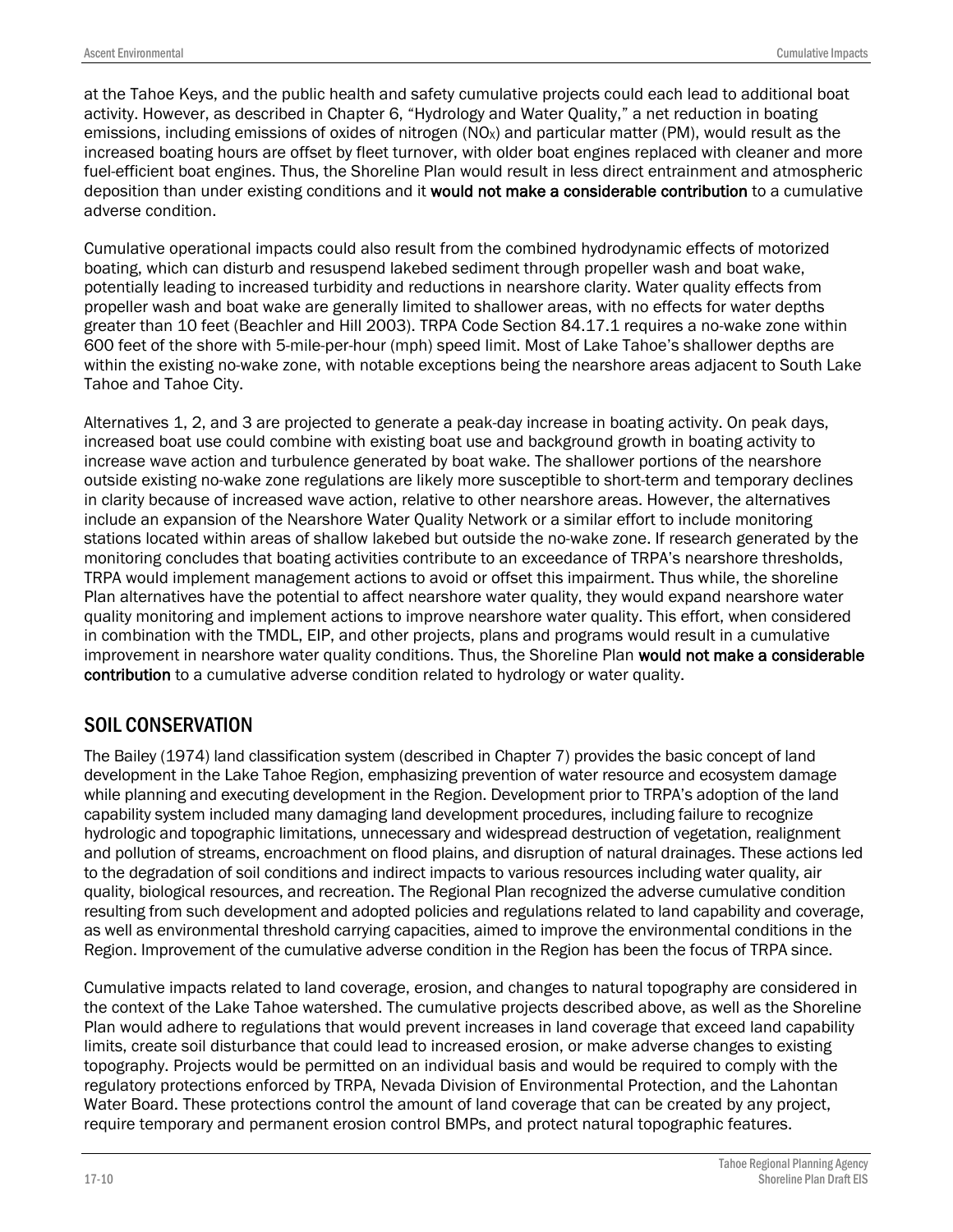Therefore, because regulations are in place to protect geologic and soil resources for all cumulative projects within the Lake Tahoe watershed, including shorezone structures, the Shoreline Plan would not make a considerable contribution to cumulative adverse effects to these resources.

Seismic effects are localized by nature and are not cumulative. As discussed in Impact 15-4, because the potential for risk to people and structures would be minimized through the seismic design requirements of the California Building Code (CBC) and International Building Code (IBC), and because local hazard mitigation plans would continue to address seiche hazards through public education and development of early warning systems, this impact would be less than significant for all alternatives. Therefore, the alternatives would not make a considerable contribution to cumulative seismic impacts.

### **RECREATION**

The Tahoe Region is a tourist destination with numerous recreational opportunities. Recreation services and facilities are located throughout the Region, within urban centers, forested land, along the shoreline, and on waterways. The Quality of Recreation Experience and Access to Recreational Opportunities recreation thresholds are in attainment. Recreational user surveys show the majority of recreational users are very satisfied with their recreational experience (TRPA 2016). The Region has seen a consistent increase in the amount of public land available for low-density recreational use and the number of amenities that provide access to that land. In addition, evaluation of the Fair Share of Recreation Capacity standard indicates an increase in recreational development that is consistent with the policy statement's direction that a "fair share" of resource capacity be available for public recreation, and the Region has experienced an increase in the amount of public land available to support recreational purposes (TRPA 2016). Because the threshold indicators demonstrate a reasonable level of recreational opportunities, experiences, and capacity, there is no existing adverse cumulative condition related to demand for recreation facilities and availability of outdoor recreation capacity.

While the Kings Beach State Recreation Area General Plan and Pier Rebuild Project would provide public access to the lake, there are no cumulative projects that would change public motorized boat use. Therefore, there would be no cumulative impact on access for motorized watercraft or other shoreline users, nor would the Shoreline Plan affect the fair share distribution of recreational capacity around the lake.

Population growth in outlying areas could increase overnight visitors to Lake Tahoe resulting in additional motorized boaters accessing the lake. Cumulative boat density with implementation of Alternative 1 would increase approximately 14 percent as compared to baseline conditions (see Table 17-3). Because of the size of Lake Tahoe (over 190 square miles) and the very low density of existing boating (over 20 acres per boat), this increase would not be noticeable by recreationists on the lake and in the shorezone such that the quality of recreation experience would be degraded. Cumulative boat density with implementation of Alternative 2 would represent an approximately 33 percent increase in boat density on the lake compared to baseline conditions (see Table 17-3). While this level of boat density is still relatively low at over 14 acres per boat, the change is substantial enough that it could contribute to a potentially significant impact related to quality of recreation experiences for motorized watercraft, nonmotorized watercraft, swimmers, and other beachgoers. However, with implementation of Mitigation Measure 8-1c, TRPA would revise the standards to decrease the rate at which new shorezone structures are approved, thus controlling the increase in motorized boats on the lake. TRPA would monitor recreation user satisfaction and if monitoring data indicate the need, the number of boat ramps and moorings could be capped if quality of recreation experience declines, which would also reduce the overall number of boats on the lake under cumulative conditions. Cumulative boat density with implementation of Alternative 3 would represent an approximately seven percent increase in boat density compared to baseline conditions (see Table 17-3). Cumulative boat density with implementation of Alternative 4 would represent an approximately four percent increase in boat density compared to baseline conditions. Under cumulative conditions, the increase in boat trips would not be substantially greater than the boat trips that would occur under buildout of each of Alternatives 3 or 4, as described in Impact 8-1, and would be similar to baseline conditions. For these reasons, there would be no adverse cumulative condition related to recreation.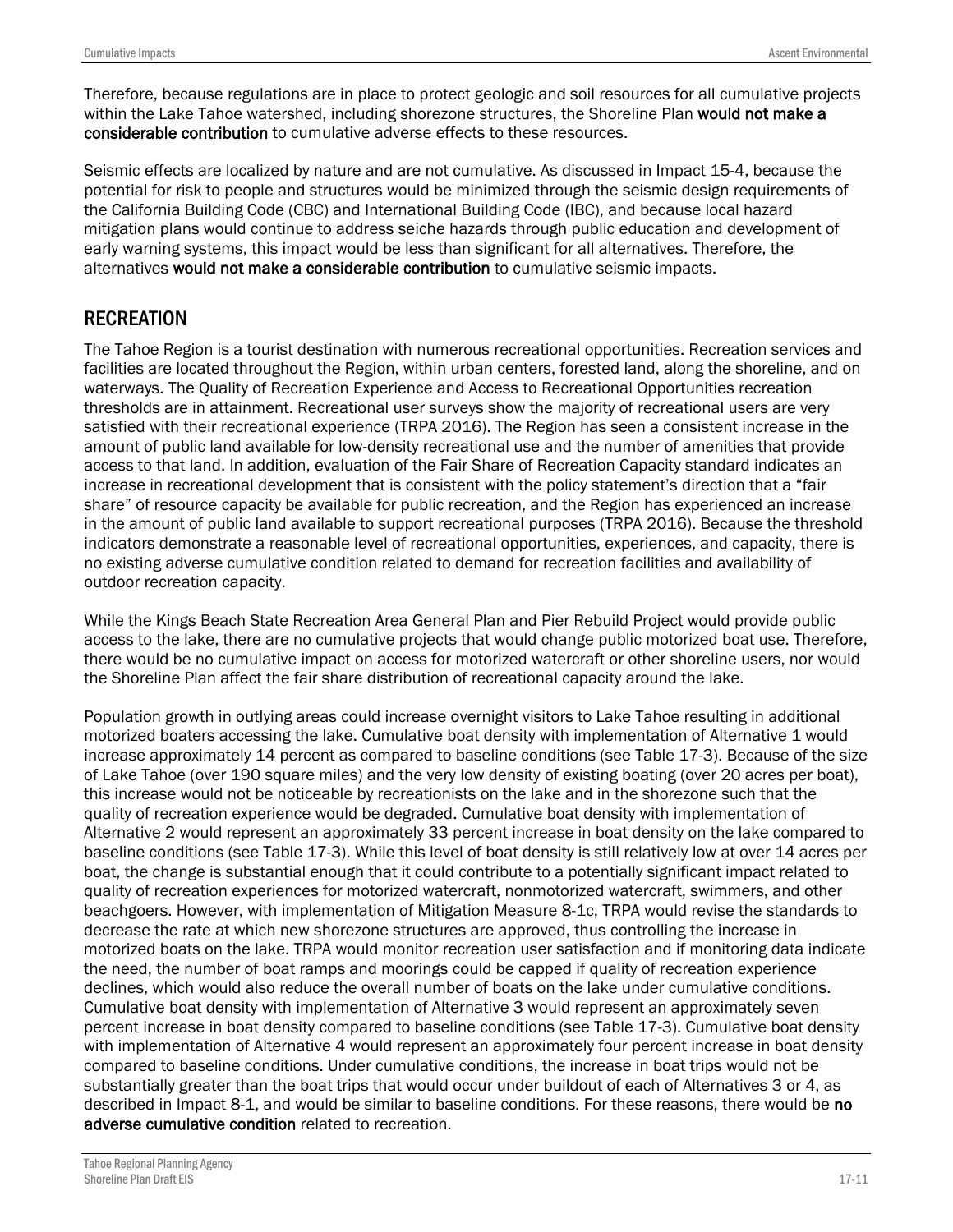|                            |                   | Boat Density <sup>1</sup>                           |                                                              |                                                   |                                                                 |                                               |  |  |
|----------------------------|-------------------|-----------------------------------------------------|--------------------------------------------------------------|---------------------------------------------------|-----------------------------------------------------------------|-----------------------------------------------|--|--|
|                            | <b>Boat Trips</b> | <b>Cumulative</b><br>Growth in<br><b>Boat Trips</b> | <b>Existing Plus Project Peak</b><br>Day (boats/square mile) | <b>Cumulative Peak Day</b><br>(boats/square mile) | <b>Existing Plus</b><br><b>Project Peak Day</b><br>(acres/boat) | <b>Cumulative</b><br>Peak Day<br>(acres/boat) |  |  |
| <b>Baseline Conditions</b> | 5,899             | $+204$                                              | 31                                                           | 32                                                | 20.8                                                            | 20.1                                          |  |  |
| Alternative 1              | $+767$            | $+971$                                              | 35                                                           | 36                                                | 18.4                                                            | 17.9                                          |  |  |
| Alternative 2              | $+2.639$          | $+2.843$                                            | 44                                                           | 46                                                | 14.4                                                            | 14.0                                          |  |  |
| Alternative 3              | $+222$            | $+426$                                              | 32                                                           | 33                                                | 20.1                                                            | 19.4                                          |  |  |
| Alternative 4              | No change         | $+426$                                              | No change                                                    | 32                                                | 20.8                                                            | 20.1                                          |  |  |

#### Table 17-3 Peak Day Cumulative Boat Density

Notes: NA = not available

Additional detail on the data sources, assumptions, and calculations of boating activity and structure buildout are provided in Appendix A.

<sup>1</sup> The surface area of Lake Tahoe is approximately 122,880 acres, or 192 square miles.

Source: Compiled by Ascent Environmental in 2018

#### SCENIC RESOURCES

The visual landscape of the Tahoe Region possesses a striking combination of rugged mountain peaks, a vast lake surface, and densely forested slopes. These landscape elements work in concert to produce a visual impression that makes the Lake Tahoe Region one of the truly unique places in the world. Despite development and alteration of the landscape for over a century, the Tahoe Region continues to attract visitors due to its powerful and stunning inherent landscape character.

To maintain scenic values in the Region, as mandated by the Compact, the environmental thresholds include targets for roadways, the shoreline, and public recreation areas and bike trails. As described in Chapter 9, "Scenic Resources," scenic thresholds have improved since 2001, indicating improvement in the cumulative scenic environment. The threshold standard for Scenic Quality is a non-degradation standard, meaning that a scenic resource is considered in attainment of the threshold standard so long as its scenic quality rating remains equal to or higher than the rating it was originally assigned. Thus, there is not an existing adverse cumulative effect associated with scenic quality in the Tahoe Region (2016).

Cumulative increases in boat use would not affect scenic resources, because the boats themselves are temporarily visible on the lake and consistent with Lake Tahoe's character as a recreational destination. Other reasonably foreseeable cumulative projects could combine with the effects of the Shoreline Plan alternatives when they occur within the same viewshed.

After implementation of required mitigation measures, none of the Shoreline Plan alternatives would result in significant impacts related to scenic quality. In addition, future projects including those authorized under the Shoreline Plan and other reasonably foreseeable projects, would be evaluated when those projects are proposed. Project level review would include a scenic assessment consistent with the Scenic Resources/ Community Design, and Light and Glare sections of TRPA's Initial Environmental Checklist. The project-level review of future shoreline projects would require compliance with scenic regulations in the TRPA Code, including the visual magnitude system and mitigation requirements in Chapter 66. Prior to approving a shoreline structure or other project, TRPA would require feasible mitigation measures to reduce or avoid significant adverse environmental effects, including effects on scenic resources. Furthermore, Code Section 4.4.1.B requires that, prior to approving any project, TRPA must make a finding, based on evidence, that the project "will not cause the environmental threshold carrying capacities to be exceeded." This finding would prevent TRPA from approving individual projects that could degrade a shoreline or roadway travel unit rating, or a scenic quality rating for a scenic resource. Therefore, the Shoreline Plan alternatives would not make a considerable contribution to a cumulative impact related to scenic resources.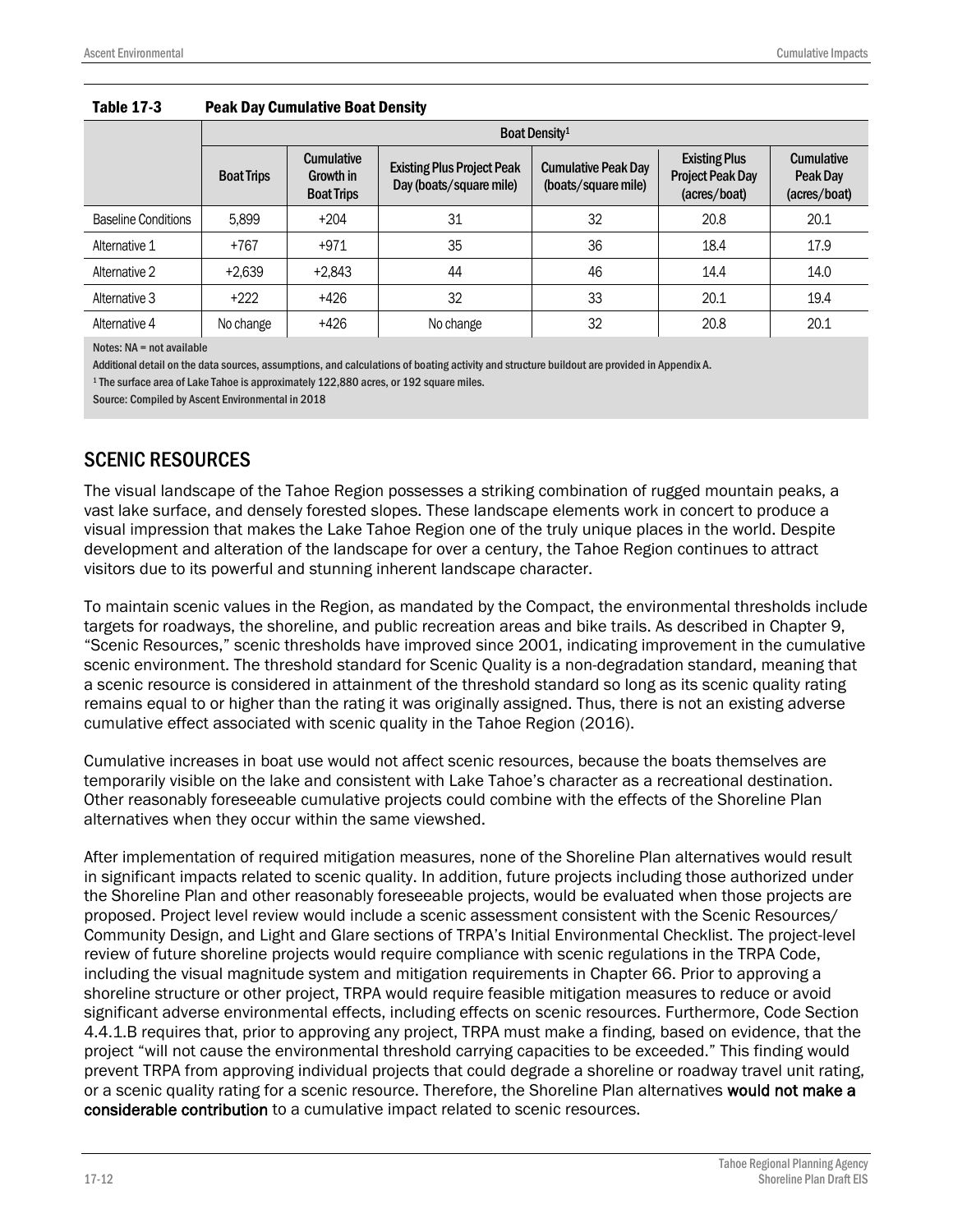### AIR QUALITY

The Lake Tahoe Air Basin (LTAB) is designated as nonattainment with respect to TRPA's 8-hour average ozone threshold standard and TRPA's 24-hour average PM<sub>10</sub> threshold standard (TRPA 2016:3-8 and 3-9). CARB has designated the LTAB as nonattainment with respect to the California Ambient Air Quality Standards (CAAQS) for ozone and respirable particulate matter with an aerodynamic diameter of 10 micrometers or less  $(PM_{10})$ . These nonattainment designations are the result of emissions of ozone precursors, reactive organic gases (ROG), and NOX, generated by cumulative development projects in the LTAB, as well as from transport of these same pollutants from outside the LTAB. This is also the case regarding the nonattainment status of the LTAB with respect to the CAAQS for  $PM<sub>10</sub>$ . When all sources of ROG and NO<sub>x</sub> in the LTAB are combined they result in a severe ozone problem. Similarly, when all sources of  $PM_{10}$  in the LTAB are combined they result in a severe  $PM_{10}$  problem. The nonattainment designations of the LTAB with respect to the CAAQS for ozone and  $PM_{10}$  are the result of the emissions generated by cumulative development in the LTAB, as well as from transport of these same pollutants from outside the LTAB. When all sources of ROG, NO<sub>x</sub>, and PM<sub>10</sub> throughout the Tahoe Region are combined they can result in a severe ozone and  $PM_{10}$  problem, as expressed by a nonattainment status with respect to the CAAQS for these pollutants. The analysis of long-term emissions of ROG,  $NO<sub>x</sub>$ , PM<sub>10</sub>, and fine particulate matter with an aerodynamic diameter of 2.5 micrometers or less (PM<sub>2.5</sub>) presented under Impact 10-1 in Chapter 10, "Air Quality," is an inherently cumulative analysis of the combined level of ozone precursor and particulate emissions from existing on-road vehicle travel, boating activity, and area sources in combination with new or increased boating activity and on-road vehicle travel that would result from implementation of the Shoreline Plan alternatives. While cumulative projects such as the Waterborne Passenger Ferry could increase air pollutant emissions during construction, and potentially decrease such emissions during operation (displacing vehicle trips), implementation of Shoreline Plan Alternatives 1, 3, and 4 would result in a net reduction in daily emissions of ozone precursors and particulate matter at buildout in 2040, as explained in Impact 10-1 and as shown in Tables 10-7, 10-9, and 10-10, respectively. Thus, long-term operational emissions under Shoreline Plan Alternatives 1, 3, and 4 would not make a considerable contribution to a cumulative impact.

Shoreline Plan Alternative 2 would result in a long-term increase in emissions of NO<sub>x</sub> and CO. The long-term increase in NO<sub>x</sub>, which is an ozone precursor, could contribute to the nonattainment status of the LTAB with respect to the CAAQS for ozone and/or an exceedance of TRPA's 1-hour ozone threshold standard of 0.08 parts per million (ppm). The long-term increase in CO could conflict with implementation of the CO maintenance plan and/or contribute to exceedances of TRPA's 8-hour threshold standard of 6 ppm. These adverse effects would be cumulatively considerable under Alternative 2. Mitigation Measure 10-2, however, would require TRPA to implement measures to ensure that boat emissions would not cause or contribute to an exceedance of the TRPA's numeric threshold standard for ozone, or the CAAQS for ozone or CO and thereby reducing this impact to a less-than-significant. Thus, long-term operational emissions under Shoreline Plan Alternative 2 would not make a considerable contribution to a cumulative impact.

As discussed in Impact 10-2, emissions of pollutants generated during construction are temporary in nature. Emissions are primarily associated with heavy-duty construction equipment and fugitive emissions from ground disturbance and earth-moving activities. Unmitigated emissions associated with construction projects in the LTAB that would occur under the Shoreline Plan alternatives would contribute on a cumulative basis to nonattainment conditions for ozone and PM<sub>10</sub>. In addition, when taken together, constructiongenerated emissions would have the potential to result in violations of, or considerable contributions to violations of, ambient air quality standards.

All Shoreline Plan alternatives would implement Mitigation Measure 10-2, whereby TRPA would develop and implement a Construction Best Practices policy to reduce construction-generated emissions of ROG, NO<sub>x</sub>, PM<sub>10</sub>, and PM<sub>2.5</sub>. Implementation of Mitigation Measure 10-2 would reduce fugitive PM<sub>10</sub> and PM<sub>2.5</sub> dust emissions percent for each project and reduce diesel equipment exhaust emissions of NO<sub>x</sub> and PM<sub>10</sub> by a minimum of 20 percent and 45 percent, respectively. This mitigation would minimize construction-generated emissions and an individual project's contribution to cumulative impacts for ozone and PM<sub>10</sub>. Therefore,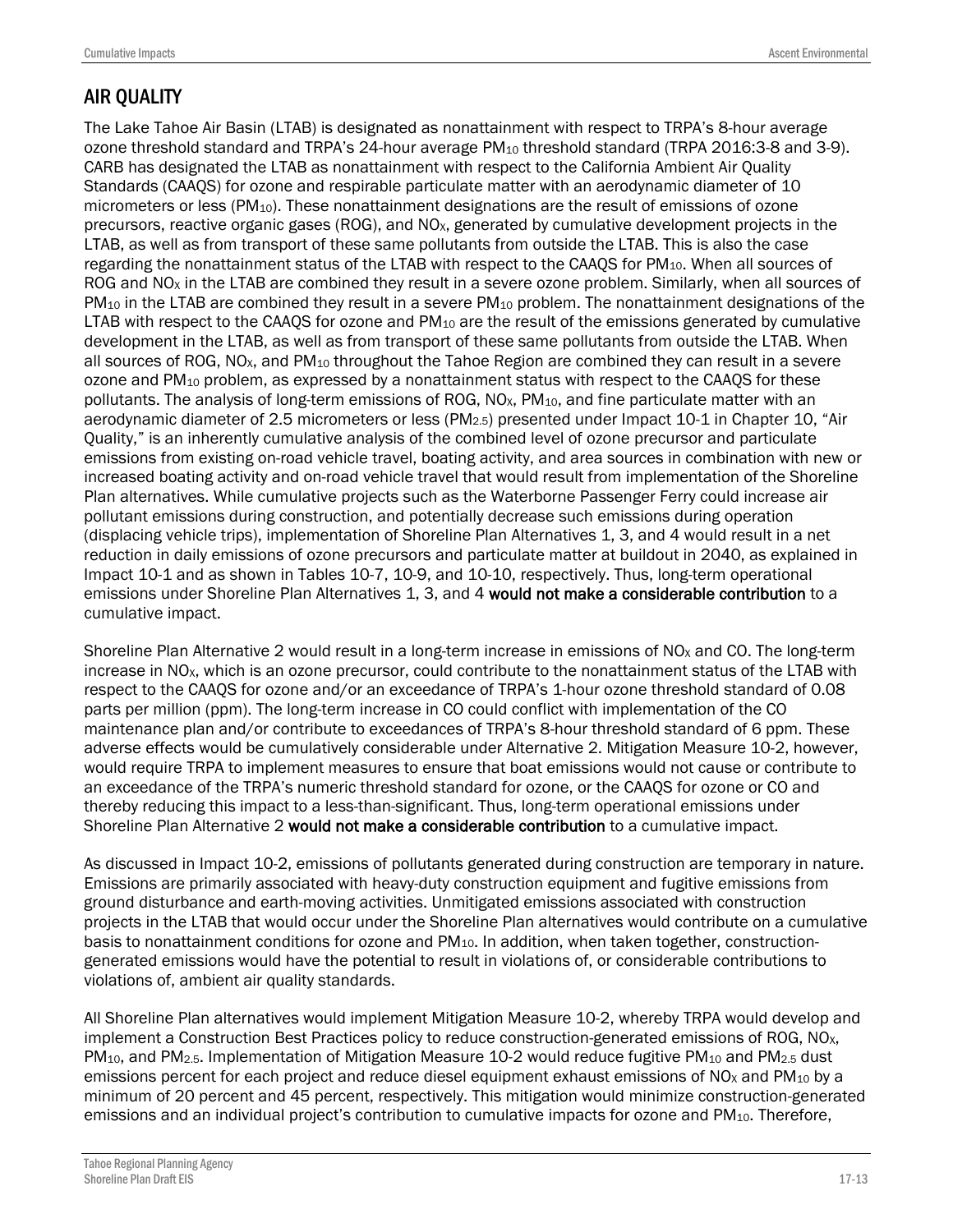cumulative construction-related emissions of ROG,  $NO<sub>X</sub>$ , and PM<sub>10</sub> would be less than significant, and the project contribution would not be cumulatively considerable.

### GREENHOUSE GAS EMISSIONS AND CLIMATE CHANGE

Greenhouse gas emissions are inherently cumulative in nature and are discussed in Chapter 11, "Greenhouse Gas Emissions and Climate Change." Implementation of any of the Shoreline Plan alternatives would result in GHG emissions associated with the construction and demolition of boating facilities and onroad motor vehicle trips to and from new boating facilities. Under Alternatives 1, 2, and 3, implementation of the Shoreline Plan would also result in an increase in GHG-emitting boating activity. It is not feasible to know whether the fleet of motorized boats on Lake Tahoe will become more GHG efficient and, if it does, whether the improvement in GHG efficiency would be enough to offset the GHGs associated with construction activity, the increase in on-road motor vehicle travel, and the projected increase in boating activity. Therefore, this impact would be potentially significant. The development and implementation of a GHG Reduction Policy, as required by Mitigation Measure 11-1, would reduce GHG emissions, but the extent of this reduction depends on participation rates, available funding, and available technology. Given the uncertainty about the magnitude of the increase in GHG emissions under the Shoreline Plan and the uncertain effect of these mitigation measures, the Shoreline Plan alternatives could have a considerable contribution to the cumulative impact of GHG emissions and climate change. Mitigation Measure 11-1 requires the implementation of all feasible measures to GHG emissions from boating, shoreline construction, and vehicle trips associated with the Shoreline Plan. Because there is uncertainty in the magnitude of GHG reductions associated with the mitigation and there is no other feasible mitigation this impact would be significant and unavoidable for all alternatives.

### NOISE

Many parts of the Tahoe Region are currently nonattainment with respect to TRPA-established noise standards. According to the 2015 Threshold Evaluation, single noise events from aircraft and motorized watercraft; and cumulative noise levels for several land uses and transportation corridors are not in attainment of threshold standards (TRPA 2016). Therefore, ambient noise in the Tahoe Region is an existing adverse cumulative condition.

Noise and vibration levels associated with construction of boating structures would be temporary, intermittent, and relatively minor. Further, construction-related noise and vibration is typically considered a localized affect, affecting the land uses closest to construction activities. Regulations are in place that would limit construction noise and vibration to the less sensitive times of the day and construction activities would implement construction noise-reducing measures required by TRPA, further reducing human disturbance. Given that construction activities associated with individual shorezone structures developed in accordance with the Shoreline Plan would be relatively minor, dispersed over time, and throughout a large area (i.e., entire lake shorezone), noise and vibration levels would be localized only affecting areas surrounding individual construction sites, and would occur during the less-sensitive times of the day, construction activities associated with Alternatives 1, 2, 3, and 4 would not substantially combine with noise from other construction activities or from construction of other cumulative shorezone structures such that it would cause a substantial increase in cumulative noise levels. This impact would not be cumulatively considerable.

Under the cumulative conditions, boating activity is anticipated to increase due to population growth and related increases in demand. Because the number of moorings is capped by the Shoreline Plan and growth in boat use associated with moorings is evaluated as part of the project and thus inherently cumulative, this background growth is considered applicable to the types of boating activity that could increase and are not limited by the Shoreline Plan. Because adoption of Alternatives 1, 3, and 4 would limit boating activity to some level, increases in the number of exceedances of single-event noise levels and cumulative noise levels influenced by boating activity would be similar for all the action alternatives, for which little correlation was found between boating activity and number of exceedances. Nonetheless, because of the existing 600-foot no-wake zone enforced by TRPA and the fact that most boat use occurs during the day, boat-related noise is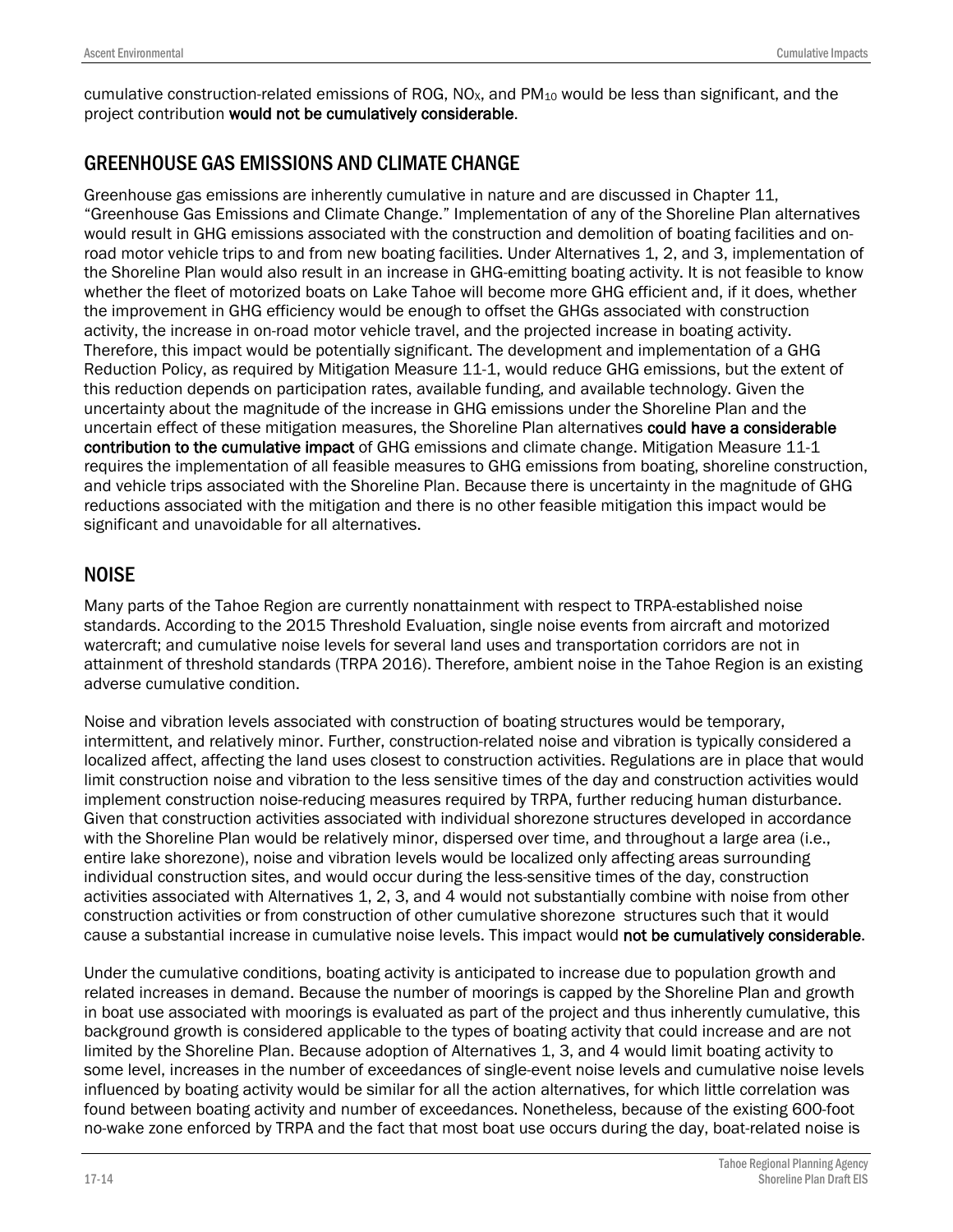not a primary noise source affecting CNEL around the lake. Adoption of any of the alternatives would not contribute to the nonattainment status of TRPA thresholds and this impact would not be cumulatively considerable.

Long-term increases in traffic-noise on area roadways would be associated with cumulative background growth (future development and population growth within and outside the region) and increases in boating activity related to additional boat structures (e.g., boat ramps, slips, buoys). The number of structures of all types would be greatest with Alternative 2 at buildout, but would be limited with Alternatives 1, 3, and 4. As discussed under Impact 12-4, even if all additional project-generated traffic were to occur on roadways with the lowest existing traffic volumes, a substantial (i.e., 3 A-weighted decibels) increase in noise would not result. Further, increases in traffic would be dispersed around numerous roadways around the lake, thus resulting in much fewer additional trips on any one roadway segment. Because Alternatives 1, 3, and 4 would all limit boating activity by regulating boating structures, additional vehicle trips on affected roadways would also be limited and would not result in a measurable difference in roadway noise under the cumulative condition. In addition, cumulative programs (e.g., RTP/SCS) and cumulative projects (e.g., Waterborne Passenger Ferry) would seek to reduce vehicle trips and noise.

In addition, TRPA, pursuant to the requirements of Mitigation Measure 3.6-1 in the 2012 RPU EIS (TRPA 2012:3.6-15 through 3.6-16) and Mitigation Measure 3.6-4 of the 2012 RTP/SCS EIR/EIS, developed its Region-wide traffic noise mitigation program, which aims to reduce traffic noise levels along highways where they currently exceed applicable TRPA standards and maintain traffic noise levels along highways where they currently do not exceed TRPA thresholds. When this mitigation is completely implemented, traffic-noise levels on transportation corridors would be in attainment of TRPA thresholds. This impact would not be cumulatively considerable.

### ROADWAY TRANSPORTATION AND CIRCULATION

Cumulative projects, including known, and as-yet unknown residential, commercial, tourist, transit/ transportation, and recreational development in the Tahoe Region, would generate traffic trips that contribute to the cumulative intersection and roadway operations of the region. As described in Chapter 4, "Land Use," cumulative growth in the Region is limited by the growth control system of the Regional Plan. The analysis in this section reflects the cumulative growth within the Tahoe Region and includes vehicle use associated with complete buildout of all development allowed by the Regional Plan, construction and operation of reasonably foreseeable transportation projects and programs proposed as part of the Regional Transportation Plan, and growth expected to occur outside the Tahoe Region, which could increase vehicle use within the Region.

The 2017 RTP/SCS included updated LOS modeling for major roadway segments within the Tahoe Region for the 2040 (cumulative) conditions. The existing average daily traffic volumes and LOS for these major roadway segments are shown in Table 17-4.

|              | Table 17-4<br><b>2040 Cumulative Roadway Segment Operations</b> |            |     |                            |                         |  |
|--------------|-----------------------------------------------------------------|------------|-----|----------------------------|-------------------------|--|
| Roadway      | <b>Roadway Segment</b>                                          | <b>ADT</b> | LOS | <b>PM Peak Hour Volume</b> | <b>PM Peak Hour LOS</b> |  |
| <b>US 50</b> | SR 89 (Luther Pass Rd.) to Navahoe Dr.                          | 22,570     |     | 2.060                      |                         |  |
| <b>US 50</b> | Pioneer Trail to Arapahoe St.                                   | 20,260     | D   | 1.940                      |                         |  |
| <b>US 50</b> | SR 89 to Dunlap Dr.                                             | 42,380     |     | 3.420                      |                         |  |
| <b>US 50</b> | Tahoe Keys Blvd. to Winnemucca Ave.                             | 39,870     | D   | 3.210                      |                         |  |
| <b>US 50</b> | Edgewood Cir. to Al Tahoe Blvd.                                 | 41.280     | E*  | 3.300                      | E*                      |  |
| <b>US 50</b> | Pioneer Trail to Park Ave. / Heavenly Village Way               | 38.450     | D   | 3.320                      | E*                      |  |
| <b>US 50</b> | Lake Parkway to SR 207 (Kingsbury Grade Rd.)                    | 36,090     | D   | 3.020                      |                         |  |

| Table 17-4 | <b>2040 Cumulative Roadway Segment Operations</b> |
|------------|---------------------------------------------------|
|------------|---------------------------------------------------|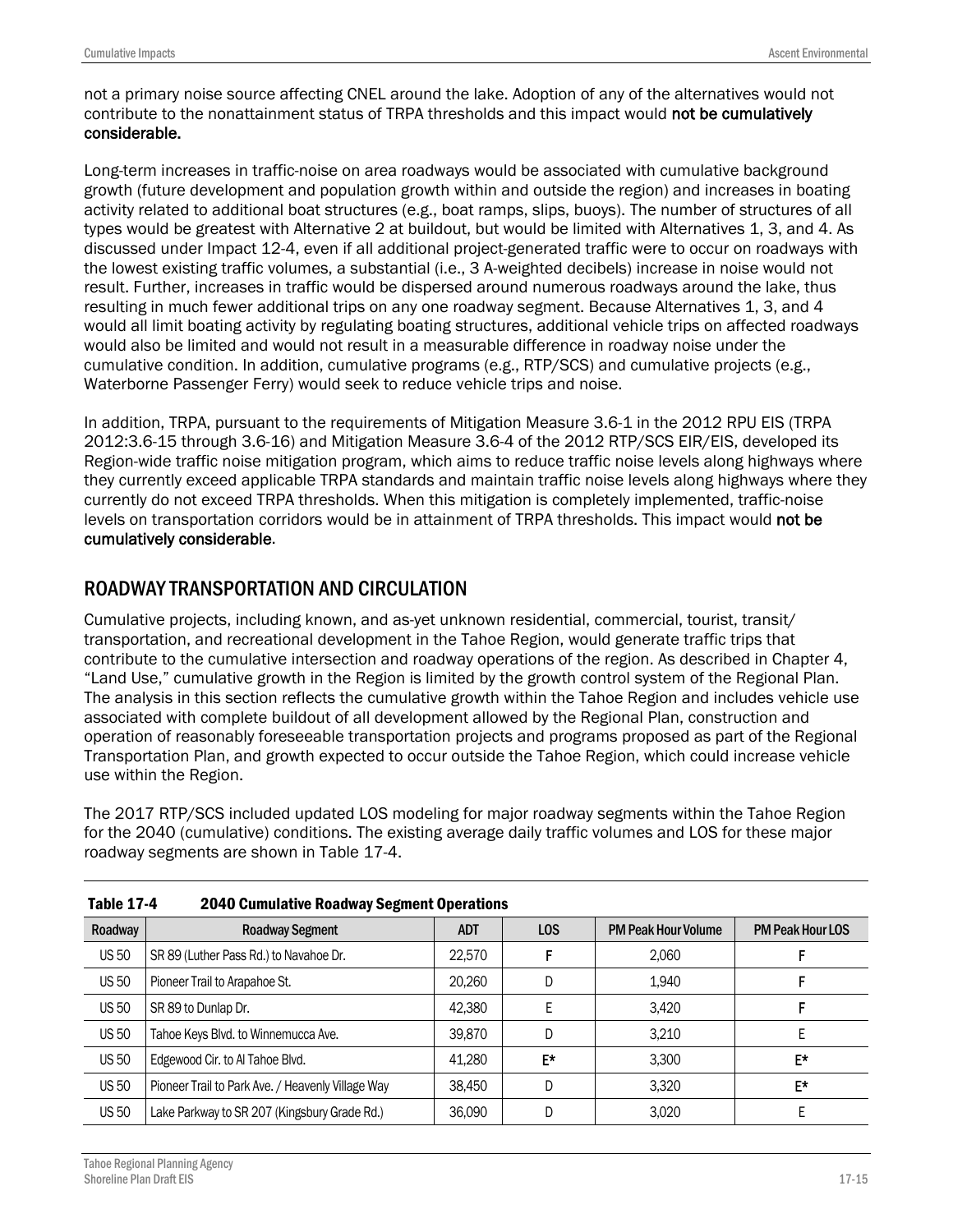| Roadway      | <b>Roadway Segment</b>                         | <b>ADT</b> | LOS              | <b>PM Peak Hour Volume</b> | <b>PM Peak Hour LOS</b> |
|--------------|------------------------------------------------|------------|------------------|----------------------------|-------------------------|
| <b>US 50</b> | SR 207 (Kingsbury Grade Rd.) to Kahle Dr.      | 27,780     | C or better      | 2,450                      | D                       |
| <b>SR 28</b> | West of US 50                                  | 7,610      | C or better      | 660                        | C or better             |
| <b>SR 28</b> | Red Cedar Dr. to W. Lakeshore Blvd.            | 18,660     | Е                | 1,630                      | Е                       |
| SR 28        | SR 28 Cal Neva Dr. to Stateline Rd.            | 20,110     | $E***$           | 1,790                      | E**                     |
| <b>SR 28</b> | SR 28 Brassie Ave. to SR 267 (N Shore Blvd.)   | 24,930     | F                | 2,190                      | F                       |
| <b>SR 28</b> | N Lake Blvd, to Lake Forest Rd.                | 16,280     | E                | 1,510                      | E                       |
| SR 89        | South of Lester Beach Rd.                      | 7,010      | C or better      | 810                        | D                       |
| SR 89        | Fallen Leaf Rd. / Heritage Way to Valhalla Rd. | 7,370      | C or better      | 940                        | D                       |
| SR 89        | Tucker Ave. to US 50 (Lake Tahoe Blvd.)        | 19,950     | C or better      | 1,900                      | D                       |
| SR 267       | North Ave. to Tiger Ave.                       | 15,100     | E                | 1,460                      | E                       |
| SR 89        | US 50 to Pomo St.                              | 5,370      | C or better      | 540                        | C or better             |
| <b>US 50</b> | North of Lincoln Hwy                           | 18,020     | F**              | 1,790                      | F**                     |
| SR 207       | US 50 to Kahle Dr.                             | 14,250     | D                | 1,370                      | D                       |
| <b>US 50</b> | SR 28 to Kings Canyon Rd.                      | 16,150     | C or better      | 1,360                      | C or better             |
| SR 431       | SR 28 to 2nd Creek Dr.                         | 7,340      | C or better      | 670                        | C or better             |
| SR 267       | Tahoe Rim Trail to Gas Line Rd.                | 12,960     | D                | 1,240                      | D                       |
| SR 89        | West of Fairway Dr.                            | 20,740     | $E^{\star\star}$ | 1,870                      | $F^{\star\star}$        |

#### Table 17-4 2040 Cumulative Roadway Segment Operations

Notes: ADT = Average Daily Traffic. Level of Service (LOS) in bold font indicates an exceedance of the LOS standard.

\* Operations degrade from four or less hours at LOS E (acceptable) to five or more hours of LOS E (unacceptable)

\*\* Currently unacceptable LOS E operations are degraded to a significant degree (v/c ratio increases by more than 0.05)

Source: TRPA 2017

As indicated in Table 17-4, multiple roadway segments (shown in bold) would operate at unacceptable LOS under cumulative conditions. The 2017 RTP/SCS also included updated LOS modeling for cumulative (2040) conditions of major intersections within the Tahoe Region shown in Table 17-5.

| <b>Table 17-5</b> | <b>2040 Intersection Operations</b> |
|-------------------|-------------------------------------|
|-------------------|-------------------------------------|

| Intersection              | <b>Jurisdiction</b> | City/Community    | LOS/Average Delay (seconds) |
|---------------------------|---------------------|-------------------|-----------------------------|
| SR 28 / SR 267            | Caltrans            | Kings Beach       | E/69                        |
| SR 28 / Village Boulevard | <b>NDOT</b>         | Incline Village   | D/37                        |
| US 50 / SR 89 (south Y)   | Caltrans            | South Lake Tahoe  | C/27                        |
| US 50 / Ski Run Boulevard | Caltrans            | South Lake Tahoe  | C/25                        |
| US 50 / Park Avenue       | Caltrans            | South Lake Tahoe  | D/39                        |
| SR 28 / SR 89             | Caltrans            | <b>Tahoe City</b> | C/24                        |
| US 50 / SR 207            | <b>NDOT</b>         | Kingsbury         | C/27                        |

Notes: Existing conditions representative of a Friday afternoon/evening peak hour in August.

Source: TRPA 2017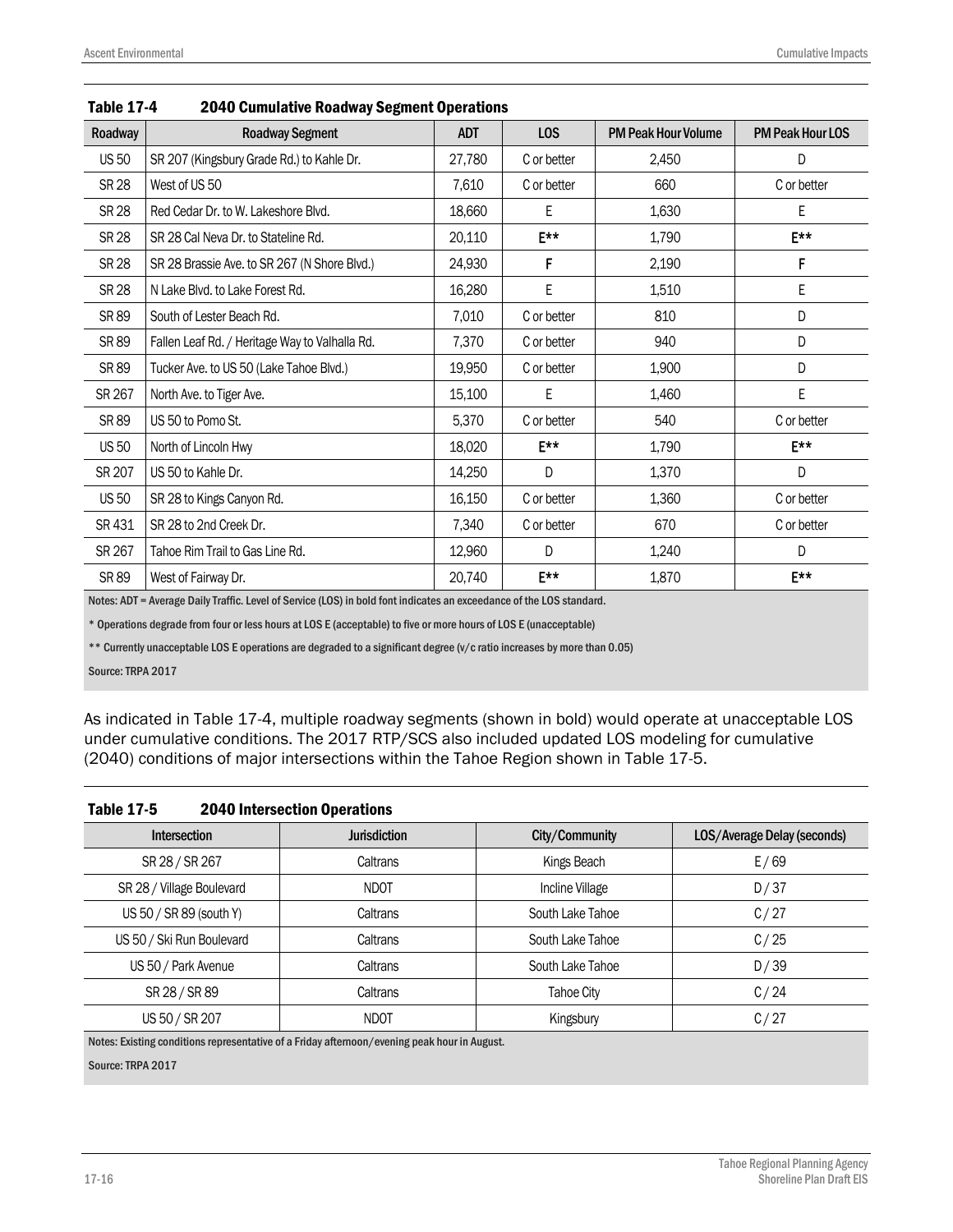As shown in Table 17-5, all intersections listed would meet applicable LOS standards. As discussed in described in Impact 13-1 of Chapter 13, structures that would potentially be developed under the Shoreline Plan (i.e., public buoys, slips, boat ramps) could result in additional vehicle trips that would be added to the circulation network within the Tahoe Region. However, the timing, location, and intensity of development under the Shoreline Plan alternatives are not known at this time.

As shown in Table 13-4 in Chapter 13, "Automotive Transportation and Circulation," at buildout and during future cumulative peak summer traffic periods the Shoreline Plan alternatives would generate the following number of new vehicle trips:

- Alternative 1: 632 vehicle trips,
- Alternative 2: 2,723 vehicle trips,
- ▲ Alternative 3: 423 vehicle trips, and
- Alternative 4: no new vehicle trips.

As shown in Table 17-4 and 17-5, multiple roadway segments would operate at unacceptable LOS under 2040 conditions. Additionally, several intersections would operate at LOS just above an acceptable LOS; and thus, the addition of new project generated trips could result in an increase in delay and degradation of LOS to unacceptable levels at these intersections. Thus, Alternatives 1, 2, and 3 could add traffic volumes in a direction or at a location that would exacerbate an LOS deficiency or degrade an acceptable LOS in the cumulative scenario. Thus, the addition of project generated trips under Alternatives 1, 2, and 3 could contribute to a significant cumulative impact.

However, Chapter 3 of the TRPA Code of Ordinances requires that TRPA review any proposed project to determine if it would result in a significant environmental effect. This project-level environmental review would include an evaluation of the project-generated trips and effects on LOS (see TRPA Initial Environmental Checklist Section 13, and Code of Ordinances Section 65.2). Prior to approving a marina expansion, public boat ramp, or other project TRPA would require feasible mitigation measures to reduce or avoid significant adverse environmental effects, including effects on LOS. Furthermore, Code Section 4.4.1.A requires that, prior to approving any project, TRPA must make a finding, based on evidence, that the project "…will not adversely affect implementation of the Regional Plan, including all applicable Goals and Policies…." This finding would prevent TRPA from approving a marina expansion, public boat ramp, or other project that would exceed the LOS standards identified in Regional Plan Policy T-10.7, or add vehicle trips to a roadway or intersection operating at a deficient LOS. Therefore, effects on LOS would be analyzed and mitigated, if necessary, at the project level.

Alternative 4 would not generate and vehicular traffic; and thus, would not exacerbate an existing LOS deficiency or degrade an existing acceptable LOS. Thus, the Shoreline Plan alternatives would not make a considerable contribution to a significant cumulative impact.

The analysis of region-wide VMT resulting from buildout of the alternatives is presented in Chapter 13. That analysis also accounted for cumulative growth that could occur throughout the rest of the Lake Tahoe Region consistent with the TRPA Regional Plan, to allow for comparison of regional VMT under the alternatives to TRPA's regional VMT threshold standard. Table 17-6 shows summer daily VMT in the Tahoe Basin under baseline 2015 conditions and in cumulative 2040 conditions for each alternative, assuming full buildout of the Tahoe Basin. The VMT threshold is periodically updated whenever the TRPA updates its transportation model. The most recent VMT threshold was calculated at 2,030,938 for a peak summer day, based on the 2014 model update. Existing summer daily regional VMT is estimated to be 1,937,070, or 93,868 below the TRPA threshold standard based on the most recent modeling completed to support the Tahoe Regional Transportation Plan (TRPA 2016) but is projected to increase to 2,168,384 by 2040 with normal growth, not accounting for adoption of a Shoreline Plan. Therefore, even without adoption of a Shoreline Plan, Basin-wide VMT are expected to surpass the VMT threshold by 2040. In future cumulative conditions for all alternatives, daily summer VMT in the Tahoe region would increase by various amounts. Some cumulative programs (e.g., RTP/SCS) and cumulative projects (e.g., Waterborne Passenger Ferry) would seek to reduce VMT. However, under cumulative conditions for all alternatives, VMT would exceed the TRPA regional VMT threshold standard of 2,030,938.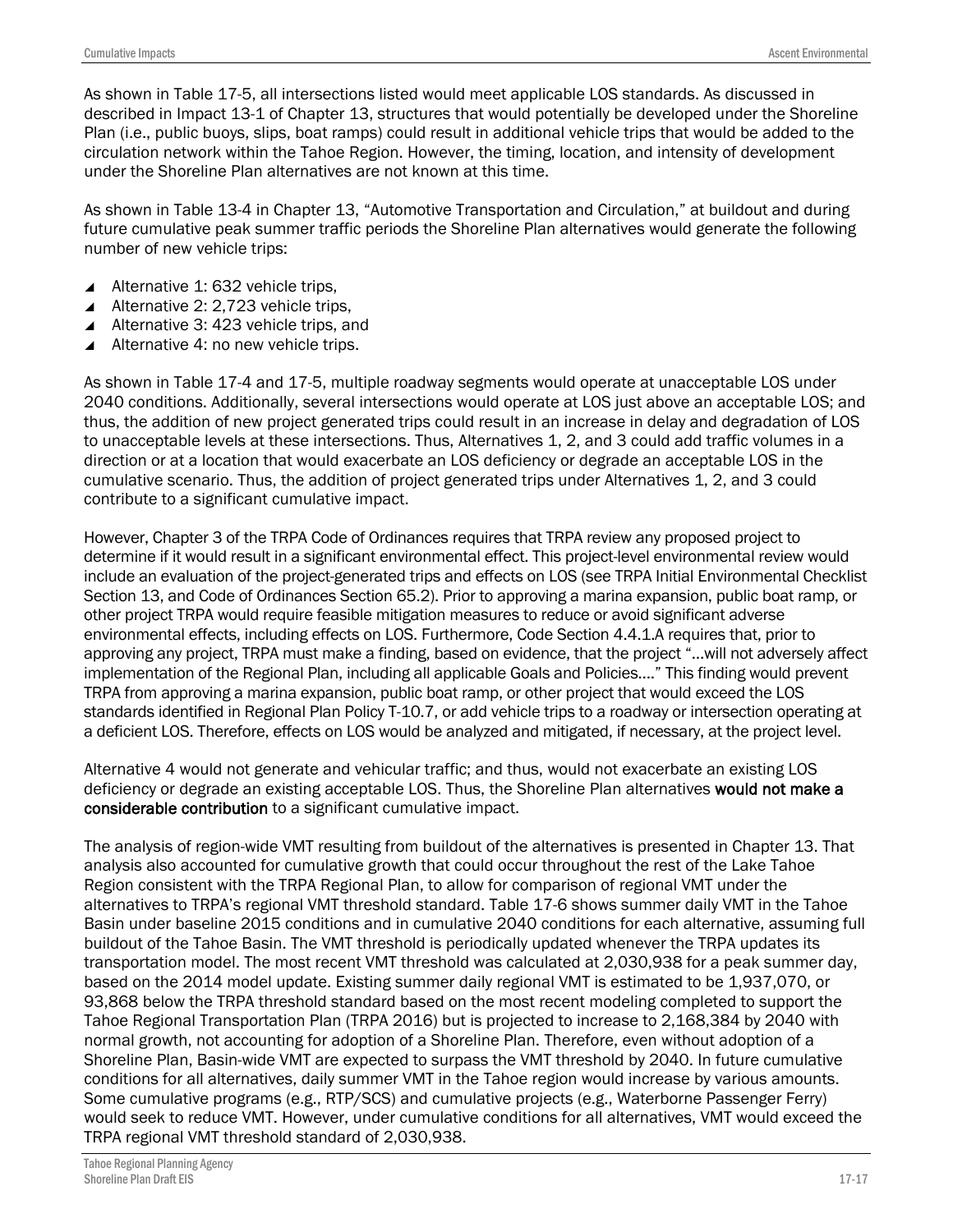However, as described in Chapter 50 of the TRPA Code of Ordinances, two years after each release of land use commodities (which are released in 4-year cycles), TRPA is required to monitor VMT and only release commodity allocations upon demonstrating through modeling and the use of traffic counts that the TRPA VMT threshold standard shall be maintained over the subsequent 4-year period (see Code of Ordinances Section 50.4). Therefore, the monitoring of VMT, and release of commodity allocations contingent on achievement of the TRPA VMT threshold standard would prevent region-wide VMT from exceeding the threshold standard of 2,030,938. This is consistent with the findings of the 2017 RTP/SCS IS/IEC which determined that the mitigation presented in the 2012 RPU EIS (and subsequently incorporated into the TRPA Code of Ordinances as Section 50.4) would be applicable to the current RTP and would adequately resolve the impact. Thus, the Shoreline Plan alternatives would not make a considerable contribution to a significant cumulative impact for VMT.

| TUDIU 11-V<br>RUSION-THING DANY JUMINIGI THIT UNUGLI UGUG VUMUNGUTG VONUKIONS MIGH DUNUOUL OF EAGH ARGHIGHTG |               |                      |                      |               |                |
|--------------------------------------------------------------------------------------------------------------|---------------|----------------------|----------------------|---------------|----------------|
|                                                                                                              | Baseline 2015 | <b>Alternative 1</b> | <b>Alternative 2</b> | Alternative 3 | Alternative 4  |
| Cumulative Region-wide VMT (2040)                                                                            | n/a           | 2,168,384            | 2,168,384            | 2,168,384     | 2,168,384      |
| Cumulative Plus Project Region-wide VMT                                                                      | 1.937.070     | 2.179.752            | 2,217,391            | 2.175.997     | 2,168,384      |
| <b>TRPA Threshold Standard</b>                                                                               | 2,030,938     | 2.030.938            | 2,030,938            | 2,030,938     | 2,030,938      |
| <b>Standard Met</b>                                                                                          | <b>No</b>     | N <sub>0</sub>       | No                   | <b>No</b>     | N <sub>0</sub> |

| Table 17-6 | Region-Wide Daily Summer VMT under Future Cumulative Conditions with Buildout of Each Alternative |
|------------|---------------------------------------------------------------------------------------------------|
|------------|---------------------------------------------------------------------------------------------------|

Notes: n/a = not applicable. Additional details provided in Appendix A

Source: TRPA 2016; Data provided by Ascent Environmental in 2018

### TERRESTRIAL BIOLOGICAL RESOURCES (WILDLIFE AND VEGETATION)

Osprey, bald eagle, and waterfowl are designated by TRPA as special interest species and use the shorezone and adjacent locations for breeding and foraging. As described in Chapter 14, "Terrestrial Biological Resources," the osprey population in the Tahoe Basin has increased over the last several years; and, bald eagles have nested consistently in two areas of the Tahoe Basin (Marlette Lake and Emerald Bay), with a third bald eagle nest site recently documented at Sugar Pine Point along the west shore. The Tahoe Basin is also a wintering area for bald eagles, and the wintering population is considerably greater than during the breeding season. Because of increased recreational encroachment into wetland areas over the last several decades, habitat quality at TRPA-designated waterfowl population sites has been degraded; however, populations of waterfowl that occur in the Tahoe Basin are not considered rare or threatened.

As described in detail in Chapter 14, potential effects of the Shoreline Plan alternatives on osprey and bald eagle could include construction-related disturbances to nesting activities from new piers and boat ramps, long-term increased disturbance to osprey and bald eagle and suitable habitat from boating and other recreational uses, and habitat degradation within TRPA-designated osprey and bald eagle disturbance zones. Although suitable nesting habitat for waterfowl is limited in the shorezone where new projects would be permitted (e.g., outside of TRPA-designated waterfowl population sites), construction-related activities that may occur within suitable habitat could disturb nesting attempts of waterfowl. The types of potential impacts to osprey, bald eagle, and waterfowl would be similar for Alternatives 1, 2, 3, and 4, with some differences in magnitude based on the locations, amounts, and quality of habitats potentially affected. However, with implementation of Mitigation Measures 14-1a and 14.1b, potential disturbances to osprey and bald eagle nest sites and disturbance zones, and disturbance or loss of waterfowl nests, under Alternatives 1, 2, 3, and 4 would be avoided, minimized, or compensated for. Through implementation of these project-level mitigation measures, the breeding productivity and population sizes of these species, and availability of suitable habitat in the region, would be fully mitigated. Therefore, the Shoreline Plan's potential contribution to the existing significant cumulative impact on waterfowl habitat would not be considerable; and, the incremental contribution of the Shoreline Plan alternatives, combined with those of related region-wide plans, programs, and projects, would not make a considerable contribution to a significant cumulative impact on osprey or bald eagle.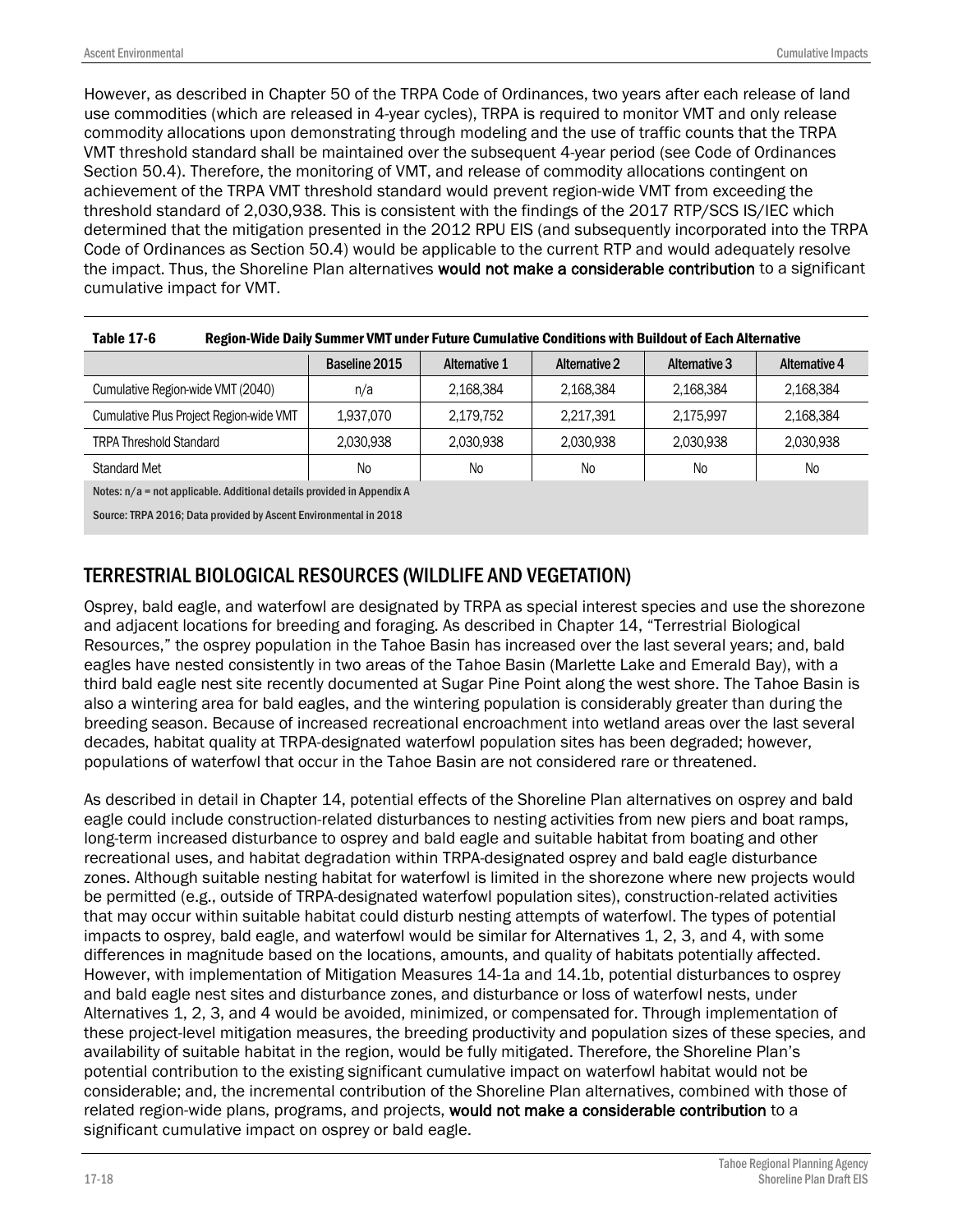Tahoe yellow cress (TYC) is a sensitive plant species found only on the sandy beaches of Lake Tahoe. This species is designated as a sensitive plant and threshold indicator species by TRPA and is state-listed as critically endangered and endangered by the states of Nevada and California, respectively. Therefore, a baseline significant cumulative impact exists for this species. The current attainment status of the TRPA threshold indicator for TYC is "considerably better than target." However, the attainment status may change from year to year depending on the number of TYC plants found during annual surveys.

Alternatives 1, 2, 3, and 4 of the Shoreline Plan would result in construction and operation of new shorezone structures within beach habitats. Depending on the specific locations and size of individual projects in relation to TYC occurrences and suitable habitat, construction-related activities that may occur within or adjacent to beach habitat occupied by TYC could result in the direct removal of TYC plants, or other disturbances through inadvertent trampling, soil disturbance, and dust deposition. Over the long term, the additional recreation capacity for motorized watercraft, nonmotorized watercraft, anglers, swimmers, and beachgoers could increase the frequency of recreationists within occupied TYC habitat, which could result in additional trampling, degradation, or loss of existing TYC, and adversely affect current or future TYC habitat suitability. The types of potential impacts to TYC would be similar among Alternatives 1, 2, 3, and 4, with some differences in magnitude based on the amounts and locations of beach habitats potentially affected.

Subsection 61.3.6 of the TRPA Code states that "all projects or activities that are likely to harm, destroy, or otherwise jeopardize sensitive plants or their habitat, shall fully mitigate their significant adverse effects. Those projects or activities that cannot fully mitigate their significant adverse effects are prohibited." Additionally, in California, because TYC is listed as endangered under CESA, any take of TYC would require authorization by CDFW through a California Fish and Game Code Section 2081 incidental take permit. For Alternatives 1, 2, 3, and 4, any potential loss of TYC plants as a result of Shoreline Plan implementation would be a project-level significant impact. However, with implementation of Mitigation Measure 14-2, potential impacts to TYC would be less than significant for all alternatives. With implementation of Mitigation Measure 14-2, TYC plants that are present in areas of potential disturbance would be identified before construction and disturbances to those plants would be avoided. To protect TYC plants from potential longterm increased beach use and disturbance as an indirect result of increased recreation activity in the shorezone, protective fencing and educational signage about the need to avoid these areas would be installed around all TYC clusters on beaches that may be affected. Therefore, with the project mitigation measures implemented, the project would not make a considerable contribution to a significant cumulative impact to Tahoe yellow cress.

### PUBLIC HEALTH AND SAFETY

Chapter 15, "Public Health and Safety," identifies potentially significant impacts related to an increase in boating accidents due to increased boating and navigational hazards. Specifically, public piers that extend beyond the no wake zone and the 53 percent increase in annual boat trips over baseline conditions that could result with implementation of Alternative 2 could lead to a substantial increase in boating accidents.

Under the cumulative conditions, boating activity is anticipated to increase due to population growth and corresponding increases in demand consistent with increases statewide. Because the number of shorezone structures is capped by the Shoreline Plan and growth in boat use associated with shorezone structures is evaluated as part of the project, this cumulative growth is only applicable to the sources of boating activity that are unaffected by the shoreline plan. In other words, most of the potential boating safety impact would be borne out of and attributable to the proposed Shoreline Plan rather than from background growth or cumulative projects. The project's impacts combined with the incremental increase in boating activity due to population growth would result in cumulatively considerable impacts to public safety.

With implementation of Mitigation Measure 15-1a, new public piers for Alternatives 1, 3, and 4 and multipleuse piers for Alternative 2 would be required to demonstrate that safe lateral access for nonmotorized watercraft and swimmers would be provided within the no wake zone. A 200-foot buffer area between motorized watercraft in motion and nonmotorized recreationists outside of no wake zones would also reduce